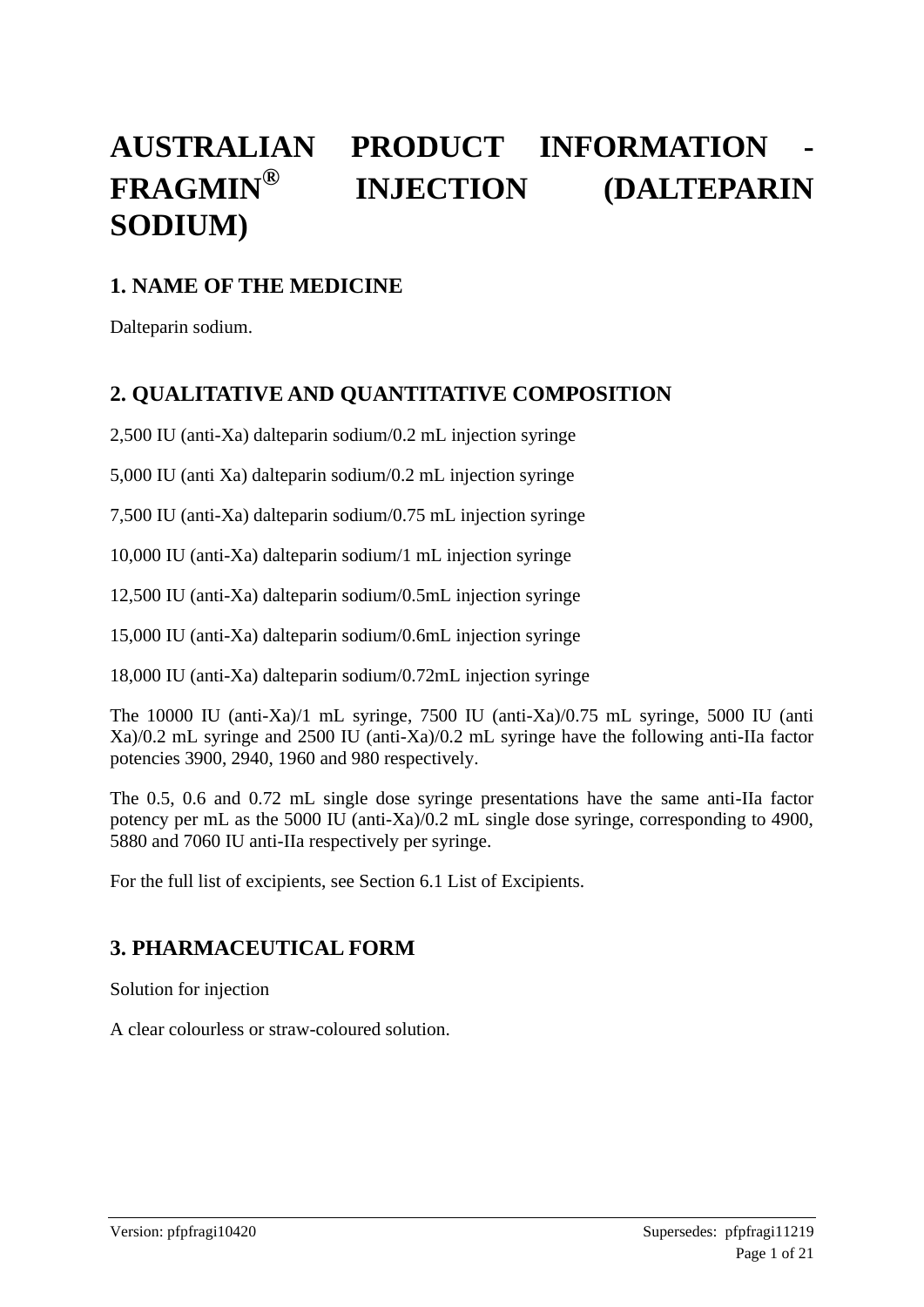# **4. CLINICAL PARTICULARS**

## **4.1 Therapeutic Indications**

Prophylaxis against thrombotic complications during haemodialysis and treatment of acute deep vein thrombosis (DVT).

Extended treatment of symptomatic venous thromboembolism (VTE) (proximal deep vein thrombosis and/or pulmonary embolism) to reduce the recurrence of VTE in patients with solid tumour cancers.

Treatment of unstable coronary artery disease, i.e. unstable angina and non-ST-elevation myocardial infarction (also known as non-Q wave myocardial infarction).

Prophylaxis against thromboembolic complications in the peri- or postoperative period of surgery.

## **4.2 Dose and method of administration**

### **Thromboprophylaxis in Conjunction with Surgery**

2 500 IU administered subcutaneously (s.c.)  $1 - 2$  hours before the operation and thereafter 2 500 IU subcutaneously each morning until the patient is mobilised, in general  $5 - 7$  days.

#### *Thromboprophylaxis in Conjunction with General Surgery Associated with High Risk of Thrombosis (e.g. Malignancy)*

5 000 IU is given subcutaneously the evening before the operation and 5 000 IU subcutaneously the following evenings. As an alternative 2 500 IU subcutaneously  $1 - 2$  hours before operation and  $2,500$  IU subcutaneously twelve hours later. On the following days 5 000 IU subcutaneously each morning. Treatment is continued until the patient is mobilised, in general  $5 - 7$  days.

#### *Prolonged Thromboprophylaxis in Orthopaedic Surgery (e.g. Hip Replacement Surgery)*

Additional risk factors for developing venous thromboembolism, such as previous DVT or PE, malignancy, advanced age, family history, obesity and immobilisation should be considered.

5 000 IU is given subcutaneously the evening before the operation and 5 000 IU subcutaneously the following evenings. Treatment is continued for five postoperative weeks.

As an alternative 2 500 IU is given subcutaneously  $1 - 2$  hours before the operation and 2 500 IU subcutaneously  $8 - 12$  hours later. On the following days, 5 000 IU s.c. each morning for five postoperative weeks.

#### **Treatment of Acute Deep Vein Thrombosis**

For patients with acute deep vein thrombosis FRAGMIN can be given either as a continuous intravenous (i.v.) infusion or as twice daily s.c. injections.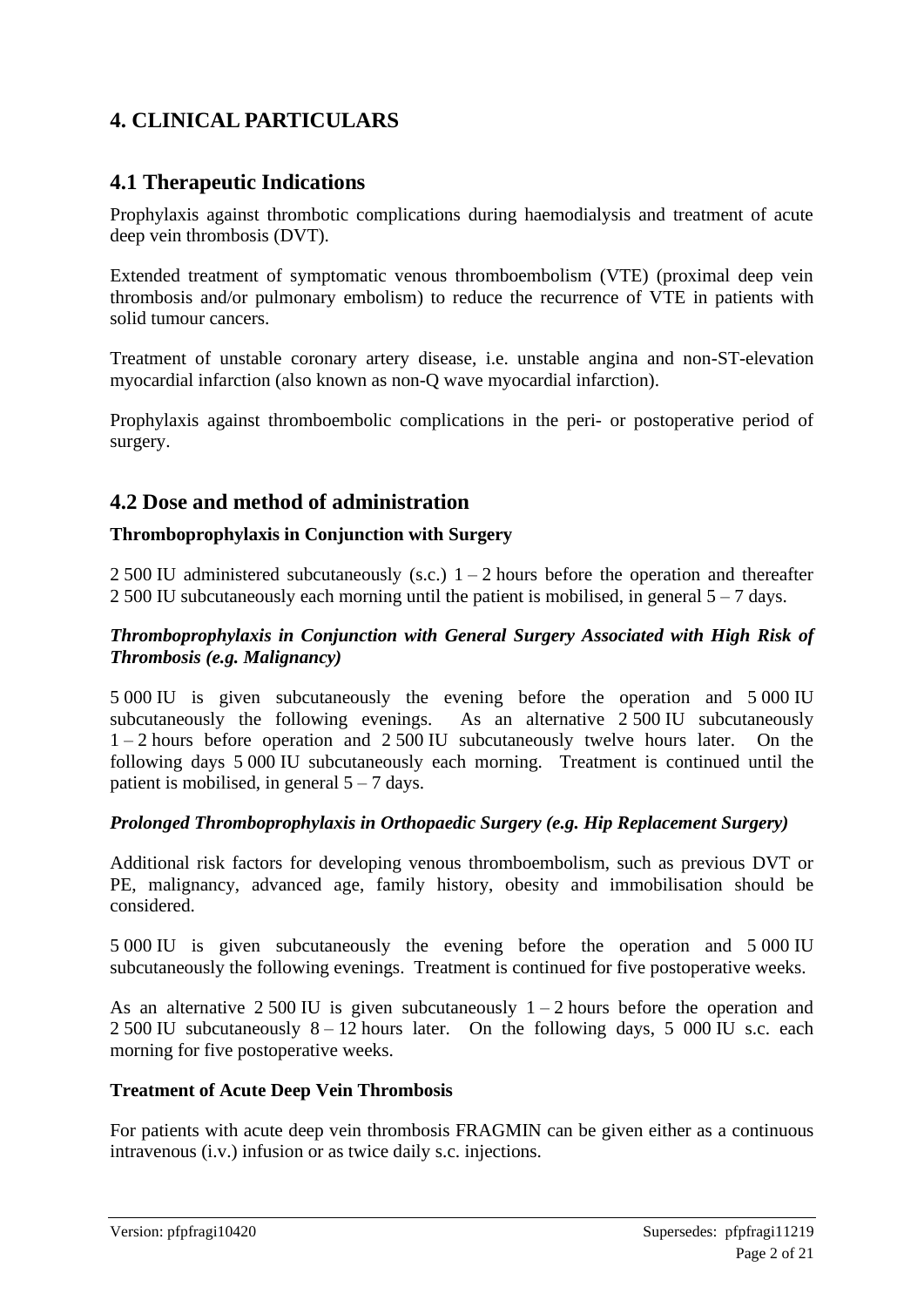The following initial dosage is recommended:

Subcutaneous injections of 100 IU/kg twice daily or 100 IU/kg administered during 12 hours as continuous i.v. infusion.

Doses up to 120 IU/kg/12 hours do not give a significant accumulation of anti Xa activity.

As a rule parallel treatment with vitamin K antagonists should be started immediately. Treatment with FRAGMIN should be continued until the levels of the prothrombin complex factors (F II, F VII, F IX, F X) have decreased to a therapeutic level, usually for at least 5 days.

#### **Extended Treatment of Symptomatic Venous Thromboembolism to Reduce Recurrence of VTE in Patients with Solid Tumours**

In patients with cancer and symptomatic venous thromboembolism, the recommended dosing of FRAGMIN is as follows.

### **Month 1**

Administer FRAGMIN 200 IU/kg total body weight subcutaneously once daily for the first 30 days of treatment. The total daily dose should not exceed 18 000 IU. Table 1 below lists the dose of FRAGMIN to be administered once daily during the first month for a range of patient weights.

| Dose of FRAGMIN to be Administered Subcutaneously by Patient Weight during<br>the First Month |                                        |  |  |  |  |  |
|-----------------------------------------------------------------------------------------------|----------------------------------------|--|--|--|--|--|
| <b>Body Weight (kg)</b>                                                                       | <b>FRAGMIN Dose (IU)</b><br>once daily |  |  |  |  |  |
| $\leq 56$                                                                                     | 10 000                                 |  |  |  |  |  |
| 57 to 68                                                                                      | 12 500                                 |  |  |  |  |  |
| 69 to 82                                                                                      | 15 000                                 |  |  |  |  |  |
| 83 to 98                                                                                      | 18 000                                 |  |  |  |  |  |
| $\geq 99$                                                                                     | 18 000                                 |  |  |  |  |  |

#### **Table 1 - FRAGMIN Dose administered during the First Month**

### **Months 2 to 6**

Administer FRAGMIN at a dose of approximately 150 IU/kg s.c. once daily during Months 2 through 6. The total daily dose should not exceed 18 000 IU. Table 2 below lists the dose of FRAGMIN to be administered once daily for a range of patient weights during Months  $2 - 6$ .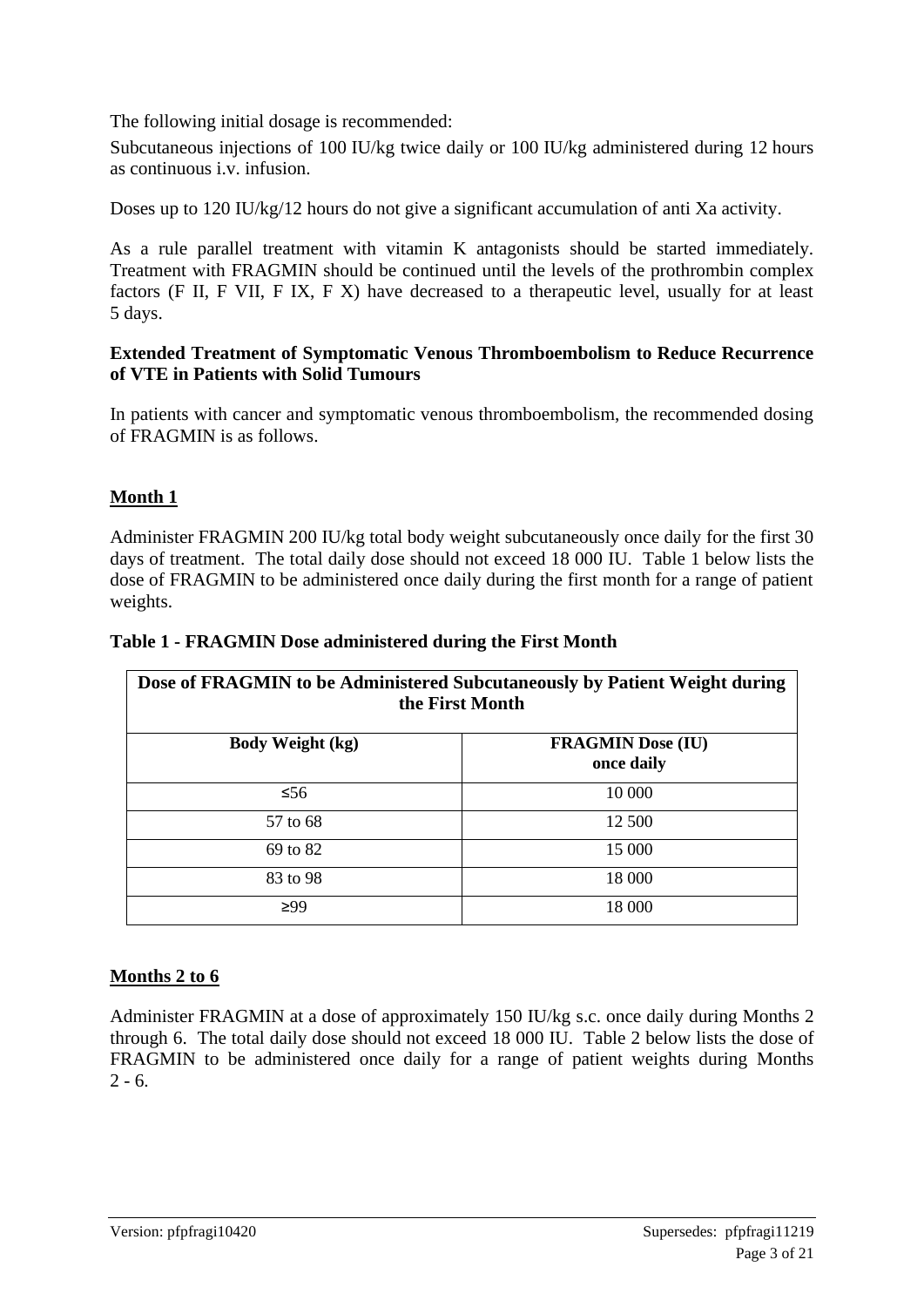| Dose of FRAGMIN to be Administered Subcutaneously by Patient Weight during<br>Months $2 - 6$ |                                        |  |  |  |  |
|----------------------------------------------------------------------------------------------|----------------------------------------|--|--|--|--|
| <b>Body Weight (kg)</b>                                                                      | <b>FRAGMIN Dose (IU)</b><br>once daily |  |  |  |  |
| $\leq 56$                                                                                    | 7 500                                  |  |  |  |  |
| 57 to 68                                                                                     | 10 000                                 |  |  |  |  |
| 69 to 82                                                                                     | 12 500                                 |  |  |  |  |
| 83 to 98                                                                                     | 15 000                                 |  |  |  |  |
| $\geq 99$                                                                                    | 18 000                                 |  |  |  |  |

#### **Table 2 - FRAGMIN Dose administered during Months 2-6**

Recommended duration of treatment is 6 months (first month of FRAGMIN treatment is included). Relevance of continuing treatment beyond this period should be evaluated according to individual risk/benefit ratio, taking into account particularly the progression of cancer. No data is available with dalteparin beyond 6 months of treatment in the CLOT study.

#### *Dose Reductions for Chemotherapy-Induced Thrombocytopenia in Patients with Cancer and Acute Symptomatic VTE*

In patients receiving FRAGMIN who experience platelet counts between 50 000/μL and 100 000/μL, reduce the daily dose of FRAGMIN according to the dosage schedule in table 3 below until the platelet count recovers to  $\geq 100 000/\mu L$ . In patients receiving FRAGMIN who experience platelet counts  $\langle 50\ 000/\mu L$ , FRAGMIN should be discontinued until the platelet count recovers above 50 000/μL.

| Dose Reduction of FRAGMIN for Thrombocytopenia 50 000 - 100 000/ $\mu$ L |                            |                          |                                      |  |  |  |  |  |
|--------------------------------------------------------------------------|----------------------------|--------------------------|--------------------------------------|--|--|--|--|--|
| <b>Body Weight</b><br>$\left(\text{kg}\right)$                           | <b>Scheduled Dose (IU)</b> | <b>Reduced Dose (IU)</b> | <b>Mean Dose Reduction</b><br>$($ %) |  |  |  |  |  |
| $\leq 56$                                                                | 7 500                      | 5 0 0 0                  | 33                                   |  |  |  |  |  |
| $57 - 68$                                                                | 10 000                     | 7 500                    | 25                                   |  |  |  |  |  |
| $69 - 82$                                                                | 12 500                     | 10 000                   | 20                                   |  |  |  |  |  |
| $83 - 98$                                                                | 15 000                     | 12 500                   | 17                                   |  |  |  |  |  |
| >99                                                                      | 18 000                     | 15 000                   | 17                                   |  |  |  |  |  |

|  |  | Table 3 – Dose Reduction of FRAGMIN for Thrombocytopenia (50 000 – 100 000/µL) |  |  |
|--|--|--------------------------------------------------------------------------------|--|--|
|  |  |                                                                                |  |  |

#### *Dose Reductions for Renal Insufficiency in Extended Treatment of Acute Symptomatic Venous Thromboembolism in Patients with Cancer*

In patients with severely impaired renal function (creatinine clearance  $\langle 30 \rangle$  mL/min), monitoring for anti-Xa levels is recommended to determine the appropriate FRAGMIN dose. Target anti-Xa range is 0.5 - 1.5 IU/mL. When monitoring anti-Xa in these patients, sampling should be performed 4 - 6 hrs after FRAGMIN dosing and only after the patient has received 3 - 4 doses.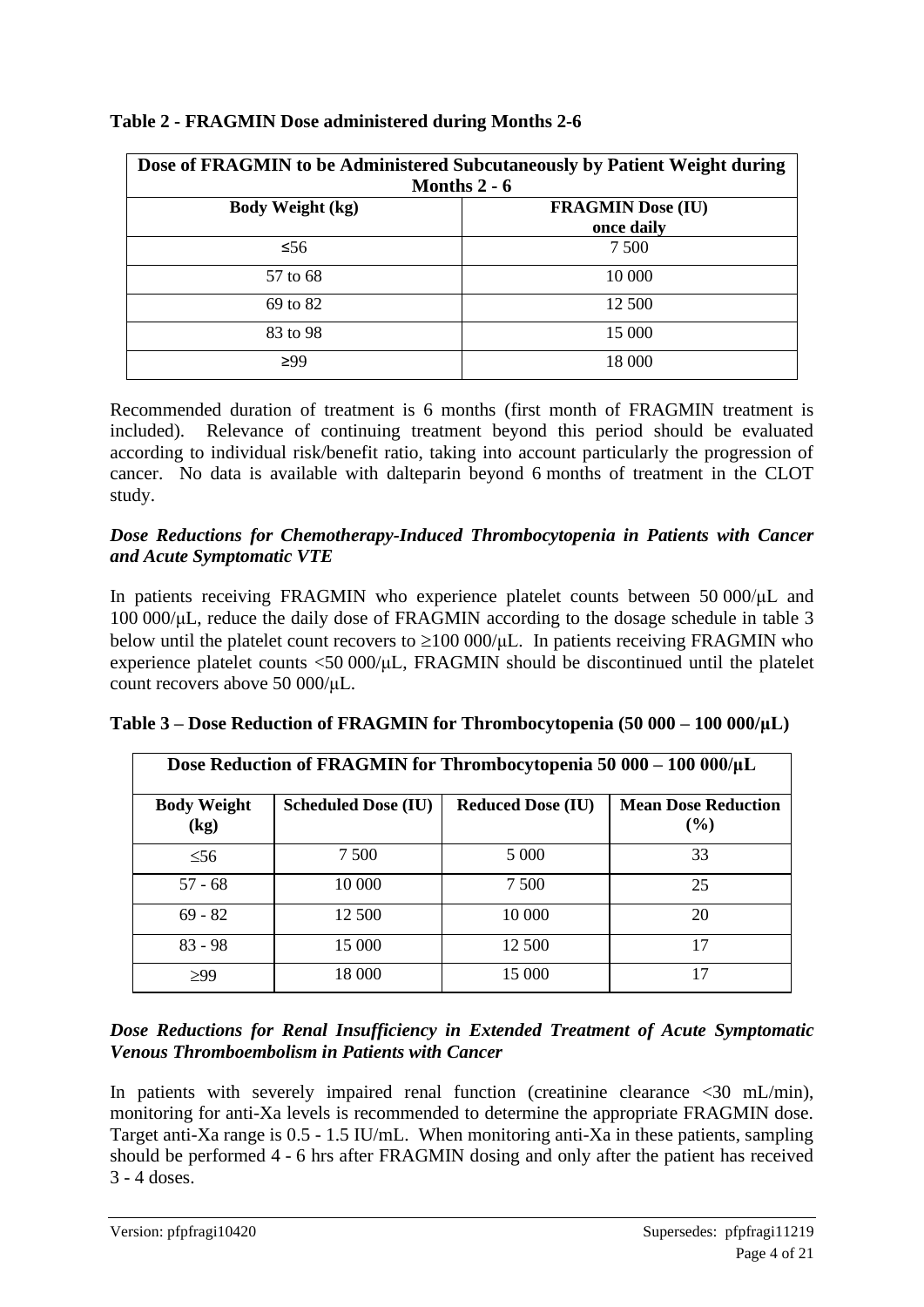### **Treatment of Unstable Coronary Artery Disease**

120 IU/kg body weight is administered subcutaneously twice daily. Maximum dose is 10 000 IU/12 hours. Treatment should be continued for 6 days. There are insufficient data regarding the benefits from treatment beyond 6 days.

Concomitant therapy with low dose aspirin is recommended.

#### **Anticoagulation for Haemodialysis**

#### *Chronic Renal Failure - Patients with No Known Bleeding Risk:*

- Haemodialysis for more than 4 hours: i.v. bolus injection of  $30 40$  IU/kg body weight followed by i.v. infusion of  $10 - 15$  IU/kg body weight per hour.
- Haemodialysis for a maximum of 4 hours: dose as above or only i.v. bolus injection of 5 000 IU.

Plasma level should be in the interval 0.5 - 1.0 IU anti-Xa/mL.

#### *Acute Renal Failure - Patients with High Bleeding Risk:*

Intravenous bolus injection of  $5 - 10$  IU/kg body weight, followed by i.v. infusion of  $4 - 5$  IU/kg body weight per hour.

Plasma level should be in the interval 0.2 - 0.4 IU anti-Xa/mL.

#### **Compatibility**

FRAGMIN injection is compatible with isotonic sodium chloride and isotonic glucose infusions. Prepared infusion solution should be used within 12 hours.

#### **Monitoring Advice**

FRAGMIN has an anticoagulant effect which may, for example, induce a certain elevation of Activated Partial Thromboplastin Time (APTT) and thrombin time. For laboratory monitoring of effect, however, anti-Xa methods based on chromogenic peptide substrate are to be recommended for measuring anti-Xa levels. Prolongation of APTT on haemodialysis and treatment of acute deep vein thrombosis should only be used as a criterion of overdose. Dose increases aiming at prolonging APTT may result in overdosing and haemorrhage. APTT or thrombin time should not be used because these tests are relatively insensitive to the activity of dalteparin.

#### *Haemodialysis*

New patients undergoing haemodialysis should be regularly checked with respect to anti-Xa levels during the first few weeks. As a rule, subsequent checks will be needed less frequently. Patients undergoing acute haemodialysis have a narrower therapeutic interval and should be subjected to comprehensive monitoring of anti-Xa levels.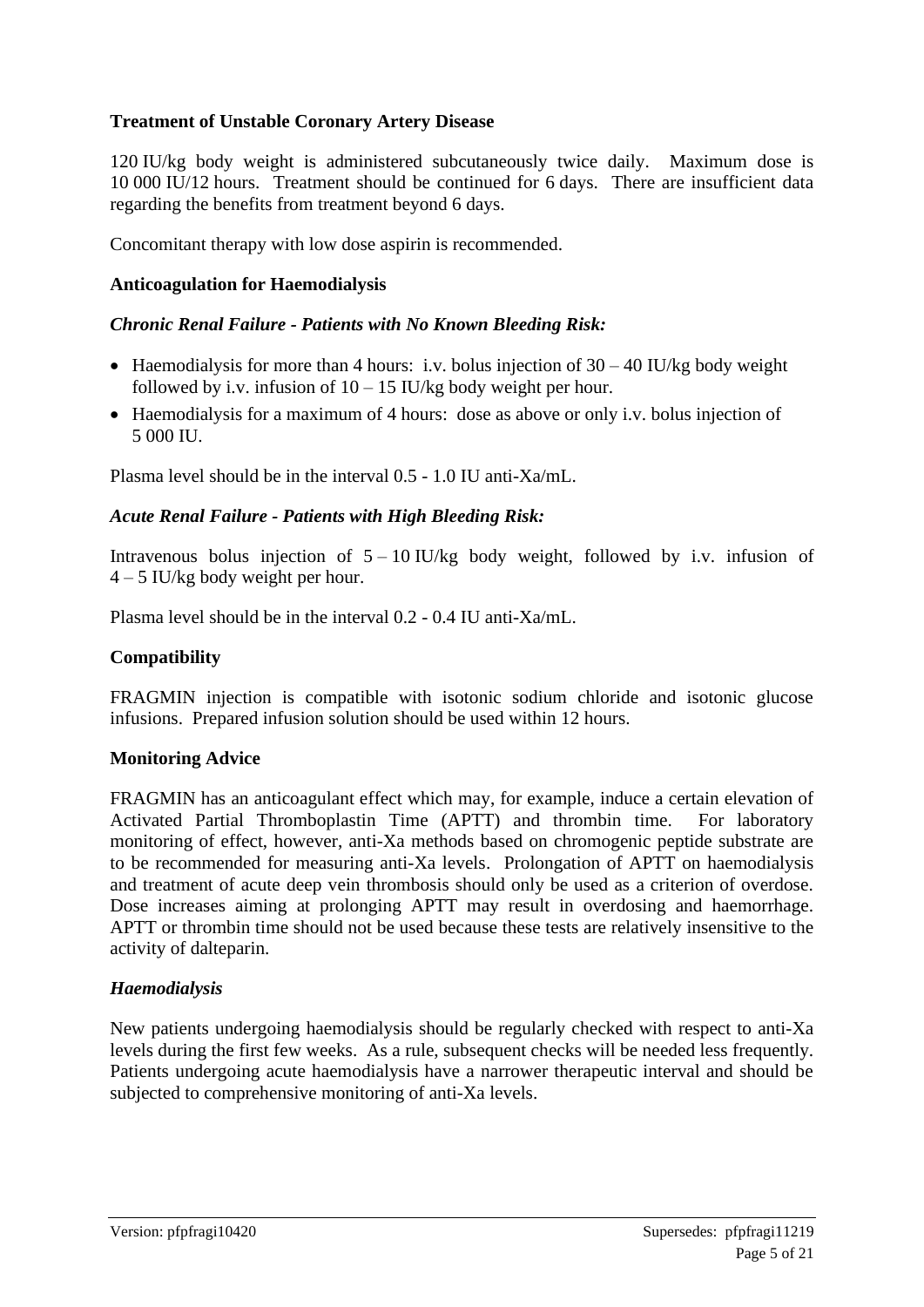### *Other Indications*

Available data suggest that routine monitoring of anti-Xa levels is not required when FRAGMIN is used for indications other than haemodialysis, provided that the recommended dosages are not exceeded. However, monitoring should be considered for the specific patient populations identified under section **4.4 Special warnings and precautions for use**.

## **4.3 Contraindications**

Hypersensitivity to FRAGMIN or other low molecular weight heparins and/or heparins, or pork products, e.g. history of confirmed or suspected immunologically mediated heparininduced thrombocytopenia.

Ulcerative conditions showing a tendency to haemorrhage (e.g. gastrointestinal ulcer, ulcerative colitis). Cerebral haemorrhage. Severe coagulation disorder.

Acute or sub-acute septic endocarditis.

Sympathetic block. Spinal and epidural puncture (FRAGMIN in the dosage of

2500 – 5000 IU can however be used as a thromboprophylactic; see section **4.4 Special warnings and precautions for use**).

FRAGMIN should not be used following injuries to or surgery involving brain, spinal cord, eye or ears.

In patients being treated for venous thromboembolism (VTE) or unstable coronary artery disease where the patients receive high doses of FRAGMIN, regional anaesthesia is contraindicated due to an increased risk of bleeding.

Since it is derived from heparin, it cannot be excluded that the same contraindications are valid also for FRAGMIN, viz; haemorrhagic diathesis, haemorrhagic stroke, severe hypertension, endocarditis lenta.

It is not known whether FRAGMIN passes the placental barrier.

## **4.4 Special warnings and precautions for use**

#### **Epidural or Spinal Anaesthesia**

When neuraxial anaesthesia (epidural/spinal anaesthesia) or spinal puncture is employed, patients anticoagulated or scheduled to be anticoagulated with low molecular weight heparins or heparinoids for prevention of thromboembolic complications are at risk of developing an epidural or spinal haematoma which can result in long-term or permanent paralysis. The risk of these events is increased by the use of indwelling epidural catheters for administration of analgesia or by the concomitant use of drugs affecting haemostasis such as non-steroidal antiinflammatory drugs (NSAIDs), platelet inhibitors or other anticoagulants. The risk also appears to be increased by traumatic or repeated epidural or spinal puncture. Patients should be monitored frequently for signs and symptoms of neurological impairment. If neurological compromise is noted, urgent treatment (decompression) is necessary. The physician should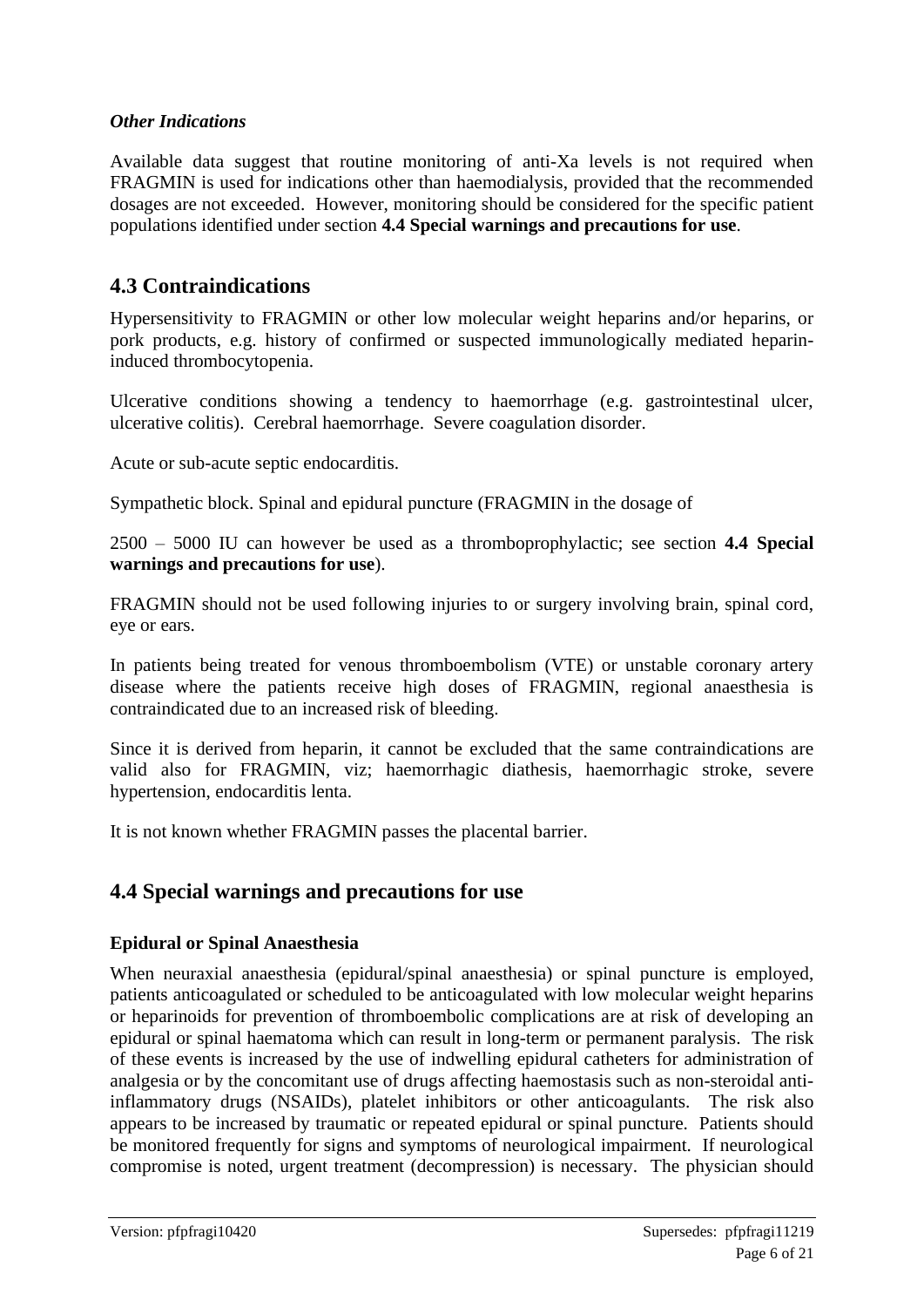consider the potential benefit versus the risk before neuraxial intervention in patients anticoagulated for thromboprophylaxis (see section **4.3 Contraindications**).

Insertion or removal of the epidural or spinal catheter should be postponed to 10-12 hours after dalteparin doses administered for thrombosis prophylaxis, while in those receiving higher therapeutic dalteparin doses (such as 100 IU/kg -120 IU/kg every 12 hours or 200 IU/kg once daily), the interval should be a minimum of 24 hours. Extreme vigilance and frequent monitoring must be exercised to detect any signs and symptoms of neurologic impairment such as back pain, sensory or motor deficits (numbness and weakness in lower limbs) and bowel or bladder dysfunction.

### **Interchangeability with Other Anticoagulants**

As low molecular weight heparins are unique and separate entities with regard to potency, kinetics and possibly modes of action, these products are not interchangeable clinically.

Dalteparin cannot be used interchangeably (unit for unit) with unfractionated heparin, other low molecular weight heparins, or synthetic polysaccharides. Each of these medicines differ in their starting raw materials, manufacturing process, physico-chemical, biological, and clinical properties, leading to differences in biochemical identity, dosing, and possibly clinical efficacy and safety. Each of these medicines is unique and has its own instructions for use.

### **Intracranial Bleeding**

Limited data are available regarding the safety and efficacy of antithrombotic therapy in patients with primary or metastatic tumours of the brain who develop concurrent thromboembolic events. There is a risk of fatal intracranial bleeding with use of anticoagulation in this category of patients. Therefore, if the treatment with FRAGMIN was considered, it should be monitored closely with regular re-assessment of the status of tumour involvement of the brain and other individual risks.

### **Prosthetic Heart Valves**

Cases of prosthetic valve thrombosis have been reported in patients who have received low molecular weight heparins for thromboprophylaxis. Some of these patients were pregnant women in whom thrombosis led to maternal and/or foetal deaths. Pregnant women are at higher risk of thromboembolism (see section **4.6 Fertility, pregnancy and lactation - Use in Pregnancy**). FRAGMIN is not approved for use in prosthetic heart valve thromboprophylaxis.

#### **Thrombocytopenia**

Thrombocytopenia of any degree should be monitored closely. Special precautions should be taken with FRAGMIN use in conjunction with thrombocytopenia or disorders of platelet function. It is recommended that platelets be counted before starting treatment with FRAGMIN and monitored regularly. Special caution is necessary in rapidly developing thrombocytopenia and severe thrombocytopenia (<100,000/µL) during administration of FRAGMIN. In these patients a positive or unknown result with *in vitro* tests for antiplatelet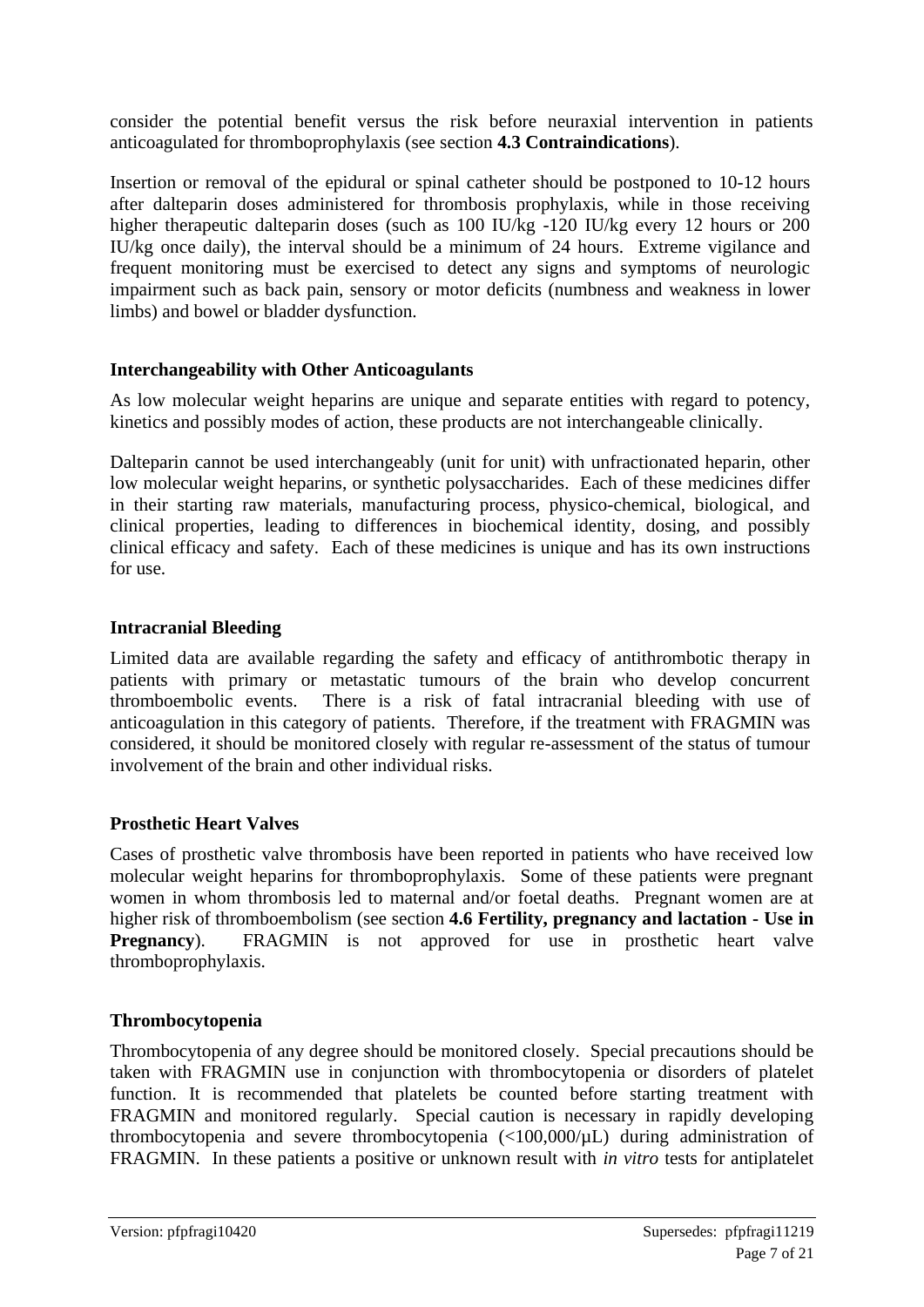antibody in the presence of FRAGMIN or other low molecular weight heparins and/or heparins contraindicates FRAGMIN (see section **4.3 Contraindications**).

In FRAGMIN clinical trials supporting non-cancer indications, platelet counts of  $\langle 100,000/\mu L \rangle$  and  $\langle 50,000/\mu L \rangle$  occurred in  $\langle 1\% \rangle$  and  $\langle 1\% \rangle$  of patients, respectively.

In the clinical trial of patients with cancer and acute symptomatic venous thromboembolism treated for up to 6 months in the FRAGMIN treatment arm, platelet counts of <100,000/μL occurred in 13.6% of patients, including 6.5% who also had platelet counts less than 50,000/μL. In the same clinical trial, thrombocytopenia was reported as an adverse event in 10.9% of patients in the FRAGMIN arm and 8.1% of patients in the oral anticoagulant (OAC) arm. FRAGMIN dose was decreased or interrupted in patients whose platelet counts fell below 100,000/μL.

### **Haemorrhage**

As with all antithrombotic agents, there is a risk of systemic bleeding with FRAGMIN administration. FRAGMIN should be used with caution in patients who have a potentially higher risk of haemorrhage, such as patients with cancer, thrombocytopenia, platelet disorders, severe liver or kidney insufficiency, and in the thromboprophylaxis and treatment of patients with uncontrolled hypertension or hypertensive or diabetic retinopathy, and in patients receiving concurrent anticoagulant/antiplatelet agents.

High doses of dalteparin, such as those needed to treat deep vein thrombosis, pulmonary embolism or unstable coronary artery disease should be used with caution in patients who had a recent surgical procedure. After treatment is initiated patients should be carefully monitored for bleeding complications. This may be done by regular physical examination of the patients, close observation of the surgical drain and periodic measurements of haemoglobin, and anti-Xa determinations.

Higher doses probably carry an increased risk of postoperative bleeding (about two-fold compared with standard heparin), so that the prescribing clinician will need to balance the opposing probabilities of enhanced efficacy versus increased bleeding in forming a judgement about the appropriate dose in an individual patient. The anticoagulant effect of FRAGMIN is enhanced by concurrent treatment with antithrombin III and fresh frozen plasma in patients with hereditary antithrombin III deficiency, thus in order to avoid bleeding, reduced dosage of FRAGMIN is recommended.

If a transmural myocardial infarction occurs in patients with unstable coronary artery disease, i.e. unstable angina and non-ST-elevation myocardial infarction, thrombolytic treatment might be appropriate. However, since combined FRAGMIN and thrombolytic therapy confers a high risk of major bleeding events, patients who develop ST-elevation myocardial infarction should cease FRAGMIN therapy and commence thrombolytic therapy in combination with aspirin.

### **Hyperkalaemia**

Heparin and low molecular weight heparin can suppress adrenal secretion of aldosterone leading to hyperkalaemia, particularly in patients such as those with diabetes mellitus, chronic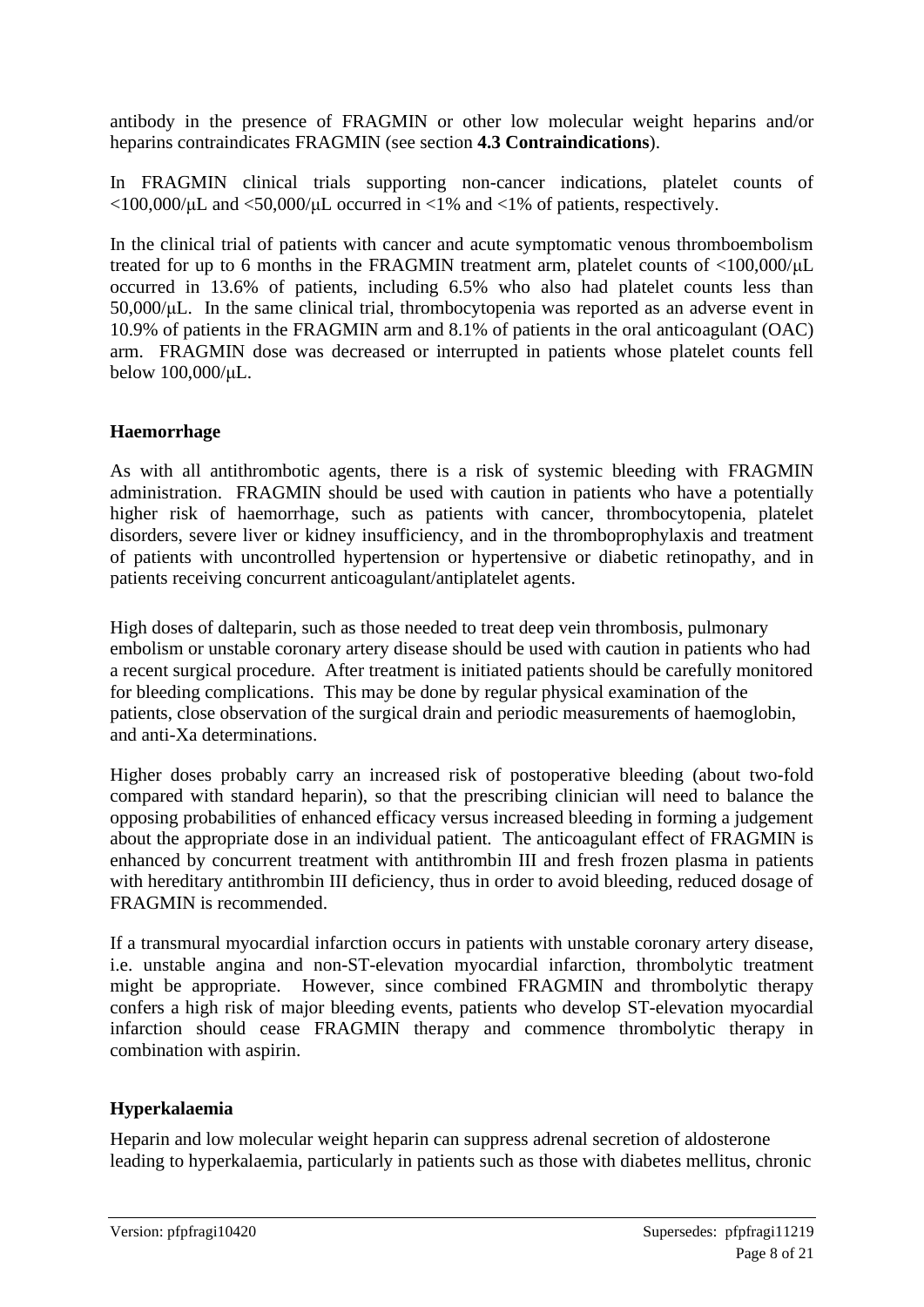renal failure, pre-existing metabolic acidosis, raised plasma potassium or taking potassium sparing drugs. Plasma potassium should be measured in patients at risk.

### **Osteoporosis**

Long term treatment with heparin has been associated with a risk of osteoporosis. The risk of osteoporosis with dalteparin cannot be excluded. Caution should be observed in patients with known osteoporosis and spontaneous fractures.

### **Monitoring Anti-Xa Levels**

Monitoring of the anticoagulant effect of dalteparin is generally not necessary but should be considered for specific patient populations such as those with cancer, renal failure, those who are very thin or morbidly obese, pregnant or those at increased risk of bleeding or rethrombosis.

Patients with severely disturbed hepatic function, significant renal failure or chemotherapy induced thrombocytopenia may need a reduction in dosage and should be monitored accordingly.

Do not administer by the intramuscular route.

### **Allergic Reactions**

#### For labels with the prefilled syringes (fixed dose and graduated syringes)

The needle shield of FRAGMIN prefilled syringes may contain latex (natural rubber) which may cause severe allergic reactions in individuals with hypersensitivity to latex (natural rubber).

#### **Use in the Elderly**

FRAGMIN should be used with caution in the elderly. Elderly patients (especially patients aged eighty years and above) may be at an increased risk for bleeding complications within the therapeutic dosage ranges. Careful clinical monitoring is advised.

#### **Paediatric Use**

FRAGMIN should not be used in children. There is limited safety and efficacy information on the use of dalteparin in paediatric patients.

#### **Effects on Laboratory Tests**

A non-specific increase of hepatic enzymes (AST/SGOT, ALT/SGPT, GGT) has been reported. It is of the same magnitude as occurs with standard heparin and is reversible.

In FRAGMIN clinical trials supporting non-cancer indications where hepatic transaminases were measured, asymptomatic increases in transaminase levels (AST/SGOT and ALT/SGPT) greater than three times the upper limit of normal of the laboratory reference range were seen in 4.7% and 4.2%, respectively, of patients during treatment with FRAGMIN.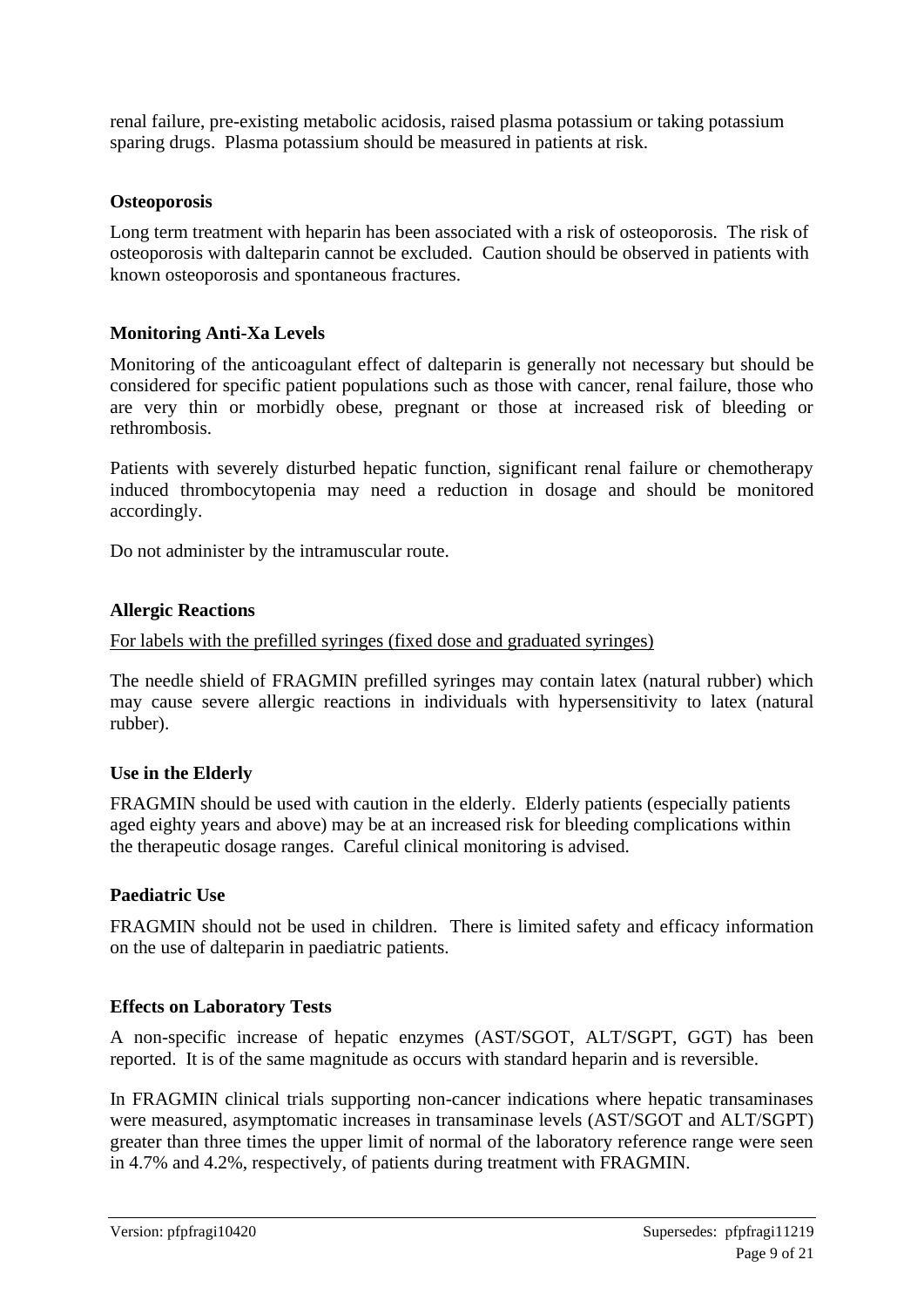In the FRAGMIN clinical trial of patients with cancer and acute symptomatic venous thromboembolism treated with FRAGMIN for up to 6 months, asymptomatic increases in transaminase levels, AST and ALT, greater than three times the upper limit of normal of the laboratory reference range were reported in 8.9% and 9.5% of patients, respectively. The frequencies of Grades 3 and 4 increases in AST and ALT, as classified by the National Cancer Institute, Common Toxicity Criteria (NCI-CTC) Scoring System, were 3% and 3.8%, respectively. Grades 2, 3 & 4 combined have been reported in 12% and 14% of patients, respectively.

## **4.5 Interactions with other medicines and other forms of interactions**

As with heparin therapy, the following interactions with other drugs may occur:

1. Enhancement of anticoagulant effect by thrombolytic agents, aspirin and other NSAIDs with effects on platelets, vitamin K antagonists, dipyridamole, Dextran, sulphinpyrazone, probenecid, ethacrynic acid and cytostatics. However, unless specifically contraindicated, patients with unstable coronary artery disease (unstable angina and non-STelevation myocardial infarction), should also receive oral low dose aspirin.

2. Reduction of anticoagulant effect by antihistamines, digitalis glycosides, tetracycline and ascorbic acid.

Because NSAIDs and aspirin analgesic/anti-inflammatory doses reduce production of vasodilatatory prostaglandins, and thereby renal blood flow and the renal excretion, particular care should be taken when administering dalteparin concomitantly with NSAIDs or high dose aspirin in patients with renal failure.

## **4.6 Fertility, pregnancy and lactation**

### **Effects on fertility**

No data available.

### **Use in Pregnancy - Category C (same as standard heparin)**

The use of heparin in pregnancy has the usual risks for the mother, in particular osteoporosis and thrombocytopenia. Although heparin does not cause malformations, an increased incidence of human foetal loss and prematurity associated with haemorrhage has been reported.

Caution is recommended when treating patients with an increased risk of haemorrhage, such as perinatal women (see section **4.4 Special warnings and precautions for use - Haemorrhage**).

There are also post-marketing reports of prosthetic valve thrombosis in pregnant women with prosthetic heart valves while receiving low molecular weight heparins for thromboprophylaxis. These events led to maternal death or surgical interventions.

Pregnant women with prosthetic heart valves appear to be at exceedingly high risk of thromboembolism. An incidence of thromboembolism approaching 30% has been reported in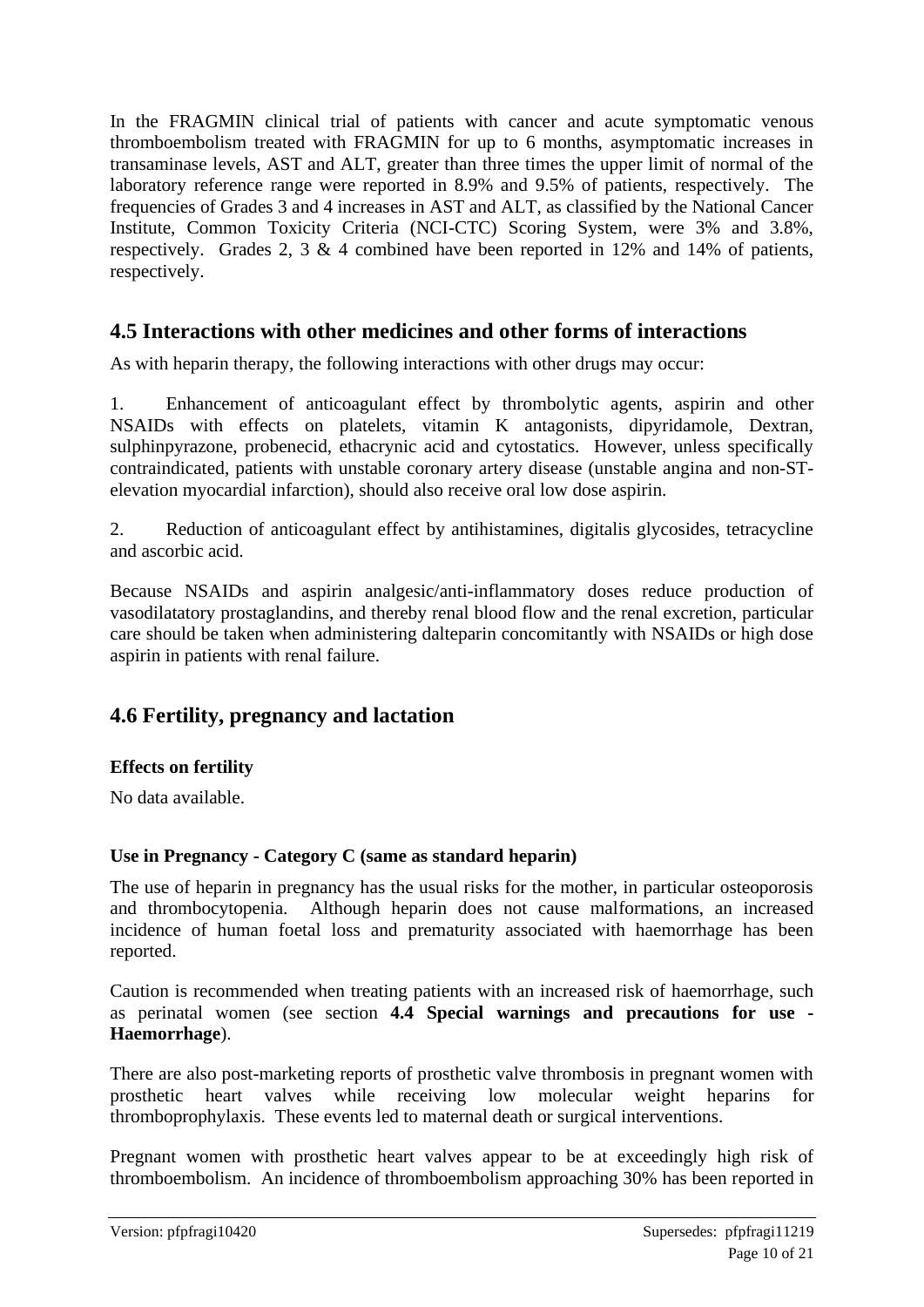these patients, in some cases even with apparent adequate anticoagulation at treatment doses of low molecular weight heparins or unfractionated heparin.

FRAGMIN is not approved for use in prosthetic heart valve thromboprophylaxis.

## **Use in Lactation**

Not recommended for lactating women as there is limited data available as to whether FRAGMIN passes into breast milk. One study in 15 lactating women receiving prophylactic doses of dalteparin detected small amounts of anti-Xa activity in breast milk, equivalent to a milk/plasma ratio of <0.025 - 0.224. As oral absorption of low molecular weight heparin is extremely low the clinical implications, if any, of this small amount of anticoagulant activity on the breastfeeding infant are unknown.

## **4.7 Effects on ability to drive and use machines**

Fragmin does not affect the ability to drive or operate machinery.

## **4.8 Adverse effects (undesirable effects)**

In table 4 below, the adverse reactions are listed by system organ class and frequency:

- very common  $(\geq 1/10)$
- common ( $\geq$ 1/100 to <1/10)
- uncommon ( $\geq$ 1/1,000 to <1/100)
- rare  $(\geq 1/10,000$  to  $\lt 1/1,000)$
- very rare  $(<1/10,000)$
- not known (cannot be estimated from the available data).

Within each frequency grouping, adverse effects are presented in order of decreasing seriousness.

### **Table 4 - Adverse events associated with dalteparin therapy in patients participating in controlled clinical studies**

| <b>MedDRA System Organ Class</b>               | <b>Frequency</b> | Adverse event                                                                                                                                                                     |
|------------------------------------------------|------------------|-----------------------------------------------------------------------------------------------------------------------------------------------------------------------------------|
| Blood and Lymphatic System<br><b>Disorders</b> | Common           | Reversible non-immunologically-mediated<br>thrombocytopenia (type I)                                                                                                              |
|                                                | Rare             | Immunologically-mediated heparin-induced<br>thrombocytopenia (type II, with or without<br>associated thrombotic complications - arterial<br>and/or thrombosis or thromboembolism) |
| <b>Immune System Disorders</b>                 | Uncommon         | Allergic reactions                                                                                                                                                                |
|                                                | Rare             | Fever                                                                                                                                                                             |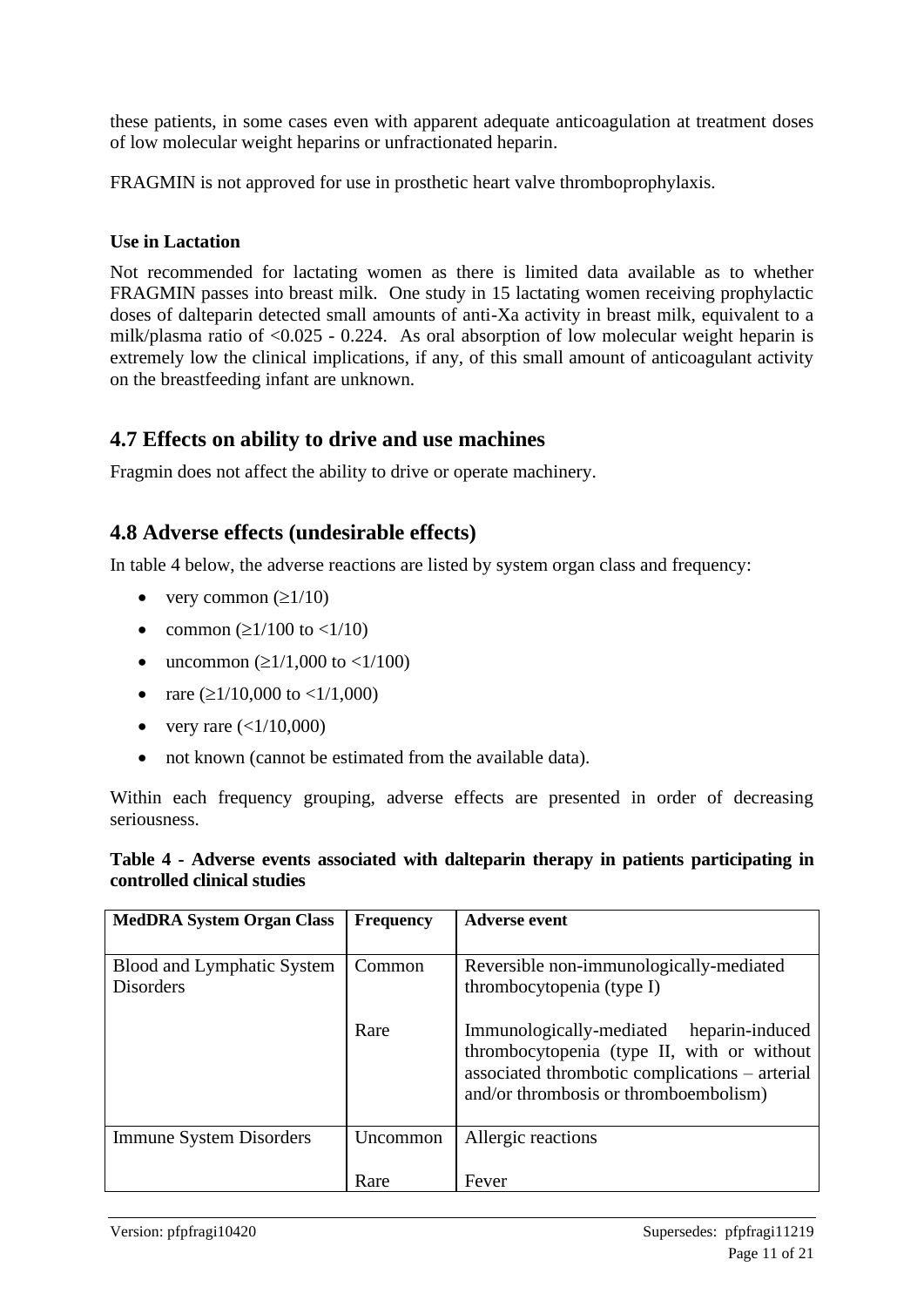| <b>Endocrine Disorders</b>                                | Uncommon | Hyperkalaemia                                                                                 |
|-----------------------------------------------------------|----------|-----------------------------------------------------------------------------------------------|
| <b>Vascular Disorders</b>                                 | Common   | Haemorrhage (bleeding at any site) especially<br>at high doses                                |
| <b>Hepatobiliary Disorders</b>                            | Common   | Transient slight to moderate elevation of liver<br>transaminases (AST/SGOT, ALT/SGPT,<br>GGT) |
| <b>Renal and Urinary Disorders</b>                        | Unknown  | Increased serum creatinine                                                                    |
| <b>Skin and Subcutaneous</b><br><b>Tissue Disorders</b>   | Uncommon | Rash, urticaria, pruritus                                                                     |
|                                                           | Rare     | Bullous eruptions, skin necrosis, alopecia                                                    |
| Musculoskeletal and<br><b>Connective Tissue Disorders</b> | Uncommon | Osteoporosis                                                                                  |
| General Disorders and<br><b>Administration Site</b>       | Uncommon | Pain at injection site                                                                        |
| Conditions                                                | Common   | Haematoma at injection site                                                                   |

### **Unstable Angina and Non-ST-Elevation Myocardial Infarction**

Table 5 below summarises the major bleeding events that occurred with FRAGMIN, heparin, and placebo in clinical trials of unstable angina and non-ST-elevation myocardial infarction.

|                   |  |  |  | Table 5 - Major Bleeding Events in Unstable Angina and Non-ST-Elevation Myocardial |  |
|-------------------|--|--|--|------------------------------------------------------------------------------------|--|
| <b>Infarction</b> |  |  |  |                                                                                    |  |

| <b>Indication</b>                                         | <b>Dosing Regimen</b>             |                  |                  |  |  |  |
|-----------------------------------------------------------|-----------------------------------|------------------|------------------|--|--|--|
| <b>Unstable Angina and Non-</b><br><b>ST-Elevation MI</b> | <b>FRAGMIN</b>                    | Heparin          | <b>Placebo</b>   |  |  |  |
|                                                           | 120 IU/kg/12 hr s.c. <sup>1</sup> | i.v. and $s.c.2$ | every 12 hr s.c. |  |  |  |
|                                                           | $n(\%)$                           | $n$ (%)          | $n$ (%)          |  |  |  |
| Major Bleeding Events <sup>3,4</sup>                      | 15/1497(1.0)                      | 7/731(1.0)       | 4/760(0.5)       |  |  |  |

<sup>1</sup> Treatment was administered for 5 to 8 days.

<sup>&</sup>lt;sup>2</sup> Heparin i.v. infusion for at least 48 hours, APTT 1.5 to 2 times control, then 12,500 U s.c. every 12 hours for 5 to 8 days.

<sup>&</sup>lt;sup>3</sup> Aspirin (75 to 165 mg per day) and beta blocker therapies were administered concurrently.

<sup>&</sup>lt;sup>4</sup> Bleeding events were considered major if: 1) accompanied by a decrease in haemoglobin of  $\geq$ 20 g/L in connection with clinical symptoms; 2) a transfusion was required; 3) bleeding led to interruption of treatment or death; or 4) intracranial bleeding.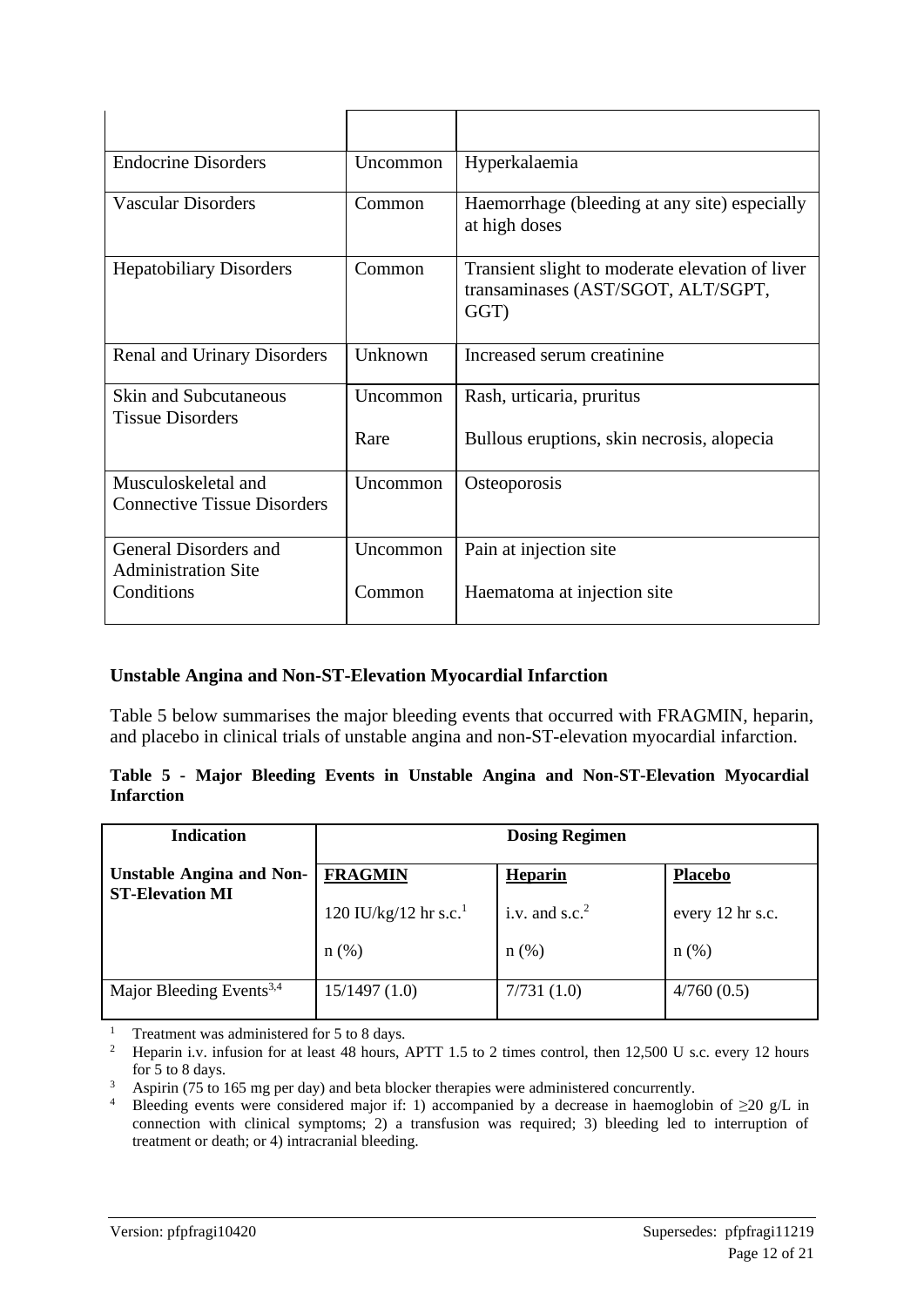## **Hip Replacement Surgery**

Table 6 below summarises:

- 1. all major bleeding events
- 2. other bleeding events possibly or probably related to treatment with FRAGMIN (preoperative dosing regimen), warfarin sodium, or heparin in two hip replacement surgery clinical trials.

|                                                  |                                                                                                                  | <b>FRAGMIN</b> vs Warfarin<br>Sodium | <b>FRAGMIN</b> vs Heparin                                           |                                                                |  |
|--------------------------------------------------|------------------------------------------------------------------------------------------------------------------|--------------------------------------|---------------------------------------------------------------------|----------------------------------------------------------------|--|
| <b>Indication</b>                                |                                                                                                                  | <b>Dosing Regimen</b>                | <b>Dosing Regimen</b>                                               |                                                                |  |
| <b>Hip Replacement Surgery</b>                   | FRAGMIN <sup>2</sup><br>Warfarin<br>Sodium <sup>1</sup> oral<br>5000 IU once<br>daily s.c.<br>$n$ (%)<br>$n$ (%) |                                      | <b>FRAGMIN<sup>4</sup></b><br>5000 IU once<br>daily s.c.<br>$n$ (%) | <b>Heparin</b><br>5000 IU three<br>times a day s.c.<br>$n$ (%) |  |
| Major Bleeding Events <sup>3</sup>               | 7/274(2.6)                                                                                                       | 1/279(0.4)                           | $\Omega$                                                            | 3/69(4.3)                                                      |  |
| Other Bleeding Events <sup>5</sup><br>Haematuria | 8/274(2.9)                                                                                                       | 5/279(1.8)                           | $\Omega$                                                            | $\Omega$                                                       |  |
| Wound Haematoma                                  | 6/274(2.2)                                                                                                       | $\Omega$                             | $\Omega$                                                            | $\Omega$                                                       |  |
| Injection Site Haematoma                         | 3/274(1.1)                                                                                                       | NA                                   | 2/69(2.9)                                                           | 7/69(10.1)                                                     |  |

#### **Table 6 - Bleeding Events Following Hip Replacement Surgery**

<sup>1</sup> Warfarin sodium dosage was adjusted to maintain a prothrombin time index of 1.4 to 1.5, corresponding to an International Normalised Ratio (INR) of approximately 2.5.

<sup>2</sup> Includes three treated patients who did not undergo a surgical procedure.

4 Includes two treated patients who did not undergo a surgical procedure.

<sup>5</sup> Occurred at a rate of at least 2% in the group treated with FRAGMIN 5000 IU once daily.

Six of the patients treated with FRAGMIN experienced seven major bleeding events. Two of the events were wound haematoma (one requiring reoperation), three were bleeding from the operative site, one was intra-operative bleeding due to vessel damage, and one was gastrointestinal bleeding. None of the patients experienced retroperitoneal or intracranial haemorrhage nor died of bleeding complications.

In the third hip replacement surgery clinical trial, the incidence of major bleeding events was similar in all three treatment groups: 3.6% (18/496) for patients who started FRAGMIN before surgery; 2.5% (12/487) for patients who started FRAGMIN after surgery; and 3.1% (15/489) for patients treated with warfarin sodium.

#### **Patients with Cancer and Acute Symptomatic Venous Thromboembolism**

 $3$  A bleeding event was considered major if: 1) haemorrhage caused a significant clinical event, 2) it was associated with a haemoglobin decrease of  $\geq$  20 g/L or transfusion of 2 or more units of blood products, 3) it resulted in reoperation due to bleeding, or 4) it involved retroperitoneal or intracranial haemorrhage.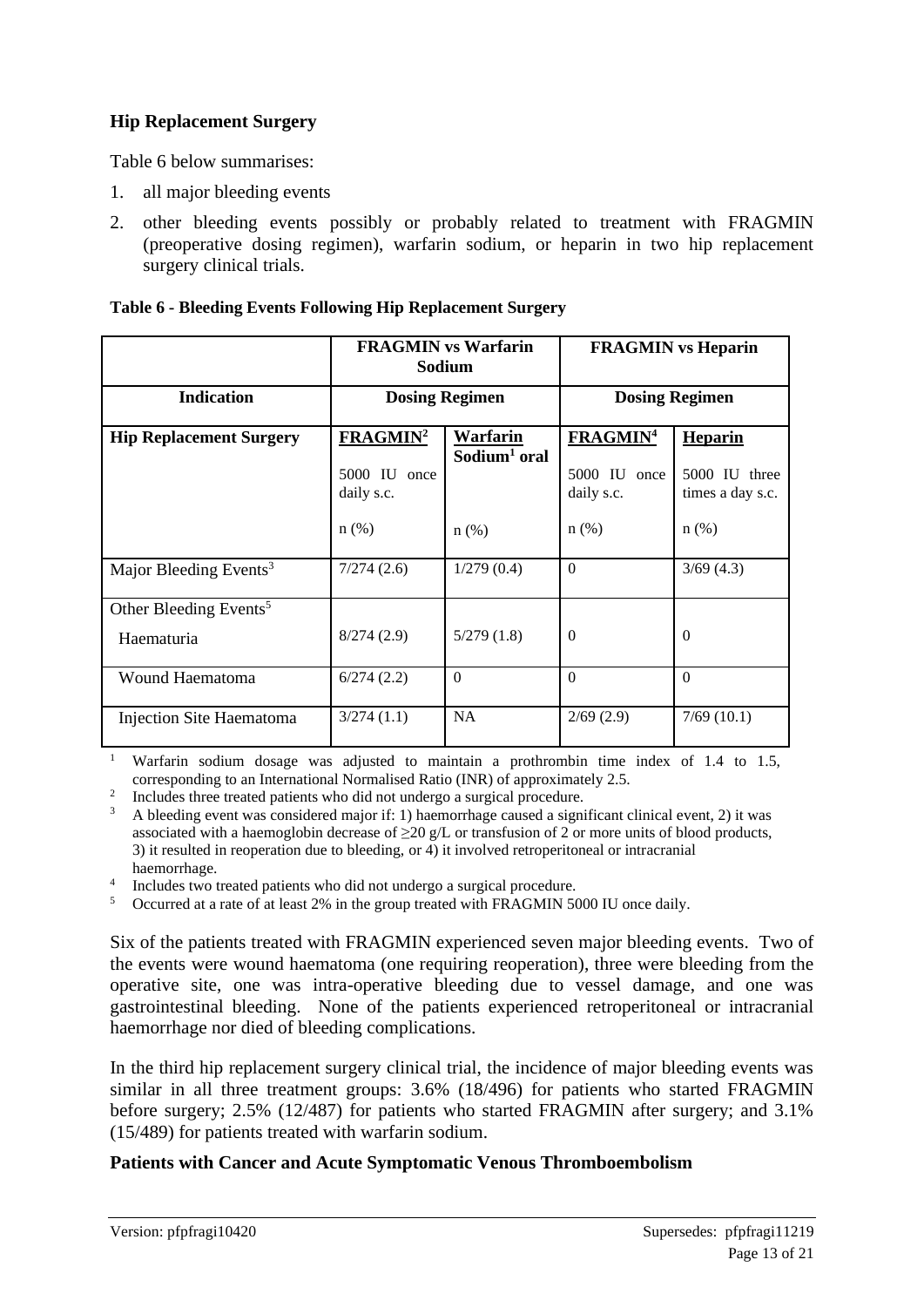Table 7 below summarises the number of patients with bleeding events that occurred in the clinical trial of patients with cancer and acute symptomatic venous thromboembolism. A bleeding event was considered major if it met one the following criteria:

- 1. accompanied by a decrease in haemoglobin of  $\geq 20$  g/L in connection with clinical symptoms
- 2. occurred at a critical site (intraocular, spinal/epidural, intracranial, retroperitoneal, or pericardial bleeding)
- 3. required transfusion of  $\geq$ 2 units of blood products
- 4. led to death.

Minor bleeding was classified as clinically overt bleeding that did not meet criteria for major bleeding.

At the end of the six-month study, a total of 46 (13.6%) patients in the FRAGMIN arm and 62 (18.5%) patients in the oral anticoagulant (OAC) arm experienced any bleeding event. One bleeding event (haemoptysis in a patient in the FRAGMIN arm at Day 71) was fatal.

| <b>Study period</b>             |                   | <b>FRAGMIN</b>                                                                                                                       |                                  |                                                                                                                  | <u>OAC</u>                                |                                         |
|---------------------------------|-------------------|--------------------------------------------------------------------------------------------------------------------------------------|----------------------------------|------------------------------------------------------------------------------------------------------------------|-------------------------------------------|-----------------------------------------|
|                                 |                   | 200 IU/kg (max 18,000 IU) s.c. once<br>daily x 1 month, then $150 \text{ IU/kg}$<br>(max. $18,000$ IU) s.c. once daily x 5<br>months |                                  | <b>FRAGMIN 200 IU/kg (max 18,000)</b><br>IU) s.c. once daily x 5-7 days and<br>OAC for 6 months (target INR 2-3) |                                           |                                         |
|                                 | Number<br>at risk | <b>Patients</b><br>with Major<br>Bleeding                                                                                            | Patients with<br>Any<br>Bleeding | Number<br>at risk                                                                                                | <b>Patients</b><br>with Major<br>Bleeding | <b>Patients</b><br>with Any<br>Bleeding |
|                                 |                   | $n$ (%)                                                                                                                              | $n$ (%)                          | $n$ (%)                                                                                                          | $n$ (%)                                   | $n(\%)$                                 |
| <b>Total</b><br>during<br>study | 338               | 19(5.6)                                                                                                                              | 46(13.6)                         | 335                                                                                                              | 12(3.6)                                   | 62(18.5)                                |
| Week 1                          | 338               | 4(1.2)                                                                                                                               | 15(4.4)                          | 335                                                                                                              | 4(1.2)                                    | 12(3.6)                                 |
| <b>Weeks 2 - 4</b>              | 332               | 9(2.7)                                                                                                                               | 17(5.1)                          | 321                                                                                                              | 1(0.3)                                    | 12(3.7)                                 |
| <b>Weeks 5 - 28</b>             | 297               | 9(3.0)                                                                                                                               | 26(8.8)                          | 267                                                                                                              | 8(3.0)                                    | 40(15.0)                                |

**Table 7 - Bleeding Events (major and any) (As Treated Population<sup>1</sup> )**

<sup>1</sup> Patients with multiple bleeding episodes within any time interval were counted only once in that interval. However, patients with multiple bleeding episodes that occurred at different time intervals were counted once in each interval in which the event occurred.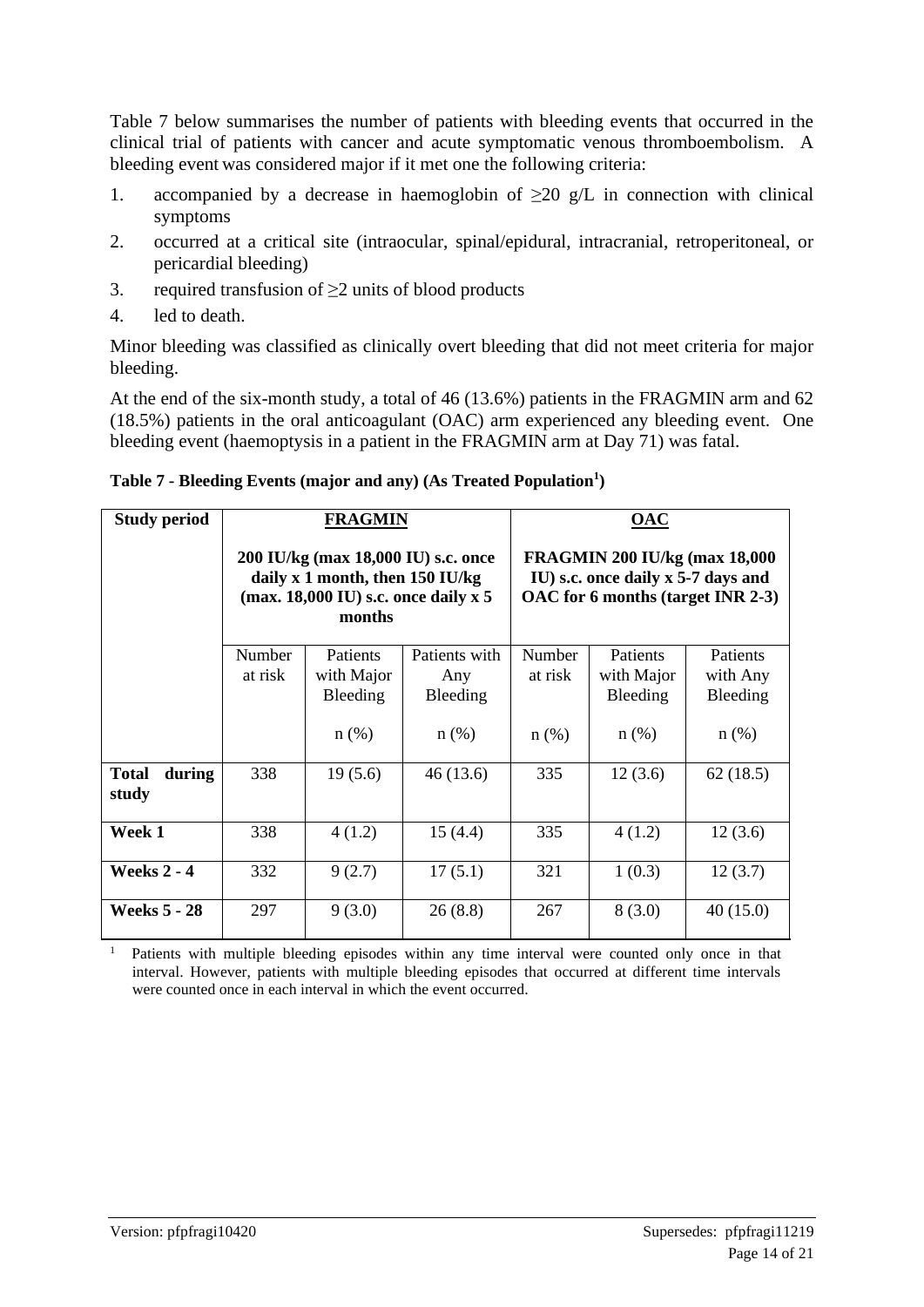### **Post-marketing Experience**

*Blood and Lymphatic System Disorders***:** A small number of immunologically-mediated heparin-induced thrombocytopenia (type II) with or without associated thrombotic complications (arterial and/or venous thrombosis or thromboembolism) have been reported.

*Immune System Disorders***:** Anaphylactic reactions.

*Endocrine Disorders***:** Hypoaldosterism.

*Cardiac Disorders***:** Prosthetic cardiac valve thrombosis.

*Nervous System Disorders***:** Intracranial bleeds have been reported and some have been fatal.

*Gastrointestinal Disorders***:** Retroperitoneal bleeds have been reported and some have been fatal.

*Skin and Subcutaneous Tissue Disorders***:** Skin necrosis, alopecia, rash.

*Vascular Disorders***:** Haemorrhage (bleeding at any site), some cases reported have been fatal.

*Injury, Poisoning and Procedural Complications***:** Spinal or epidural haematoma.

#### **Reporting Suspected Adverse Effects**

Reporting suspected adverse reactions after registration of the medicinal product is important. It allows continued monitoring of the benefit-risk balance of the medicinal product. Healthcare professionals are asked to report any suspected adverse reactions at [www.tga.gov.au/reporting-problems.](http://www.tga.gov.au/reporting-problems)

### **4.9 Overdose**

#### **Signs and Symptoms**

Doses of FRAGMIN exceeding the recommended dose may result in over-anticoagulation or bleeding.

#### **Treatment of Overdosage**

These may generally be stopped by the slow intravenous injection of protamine sulfate (1% solution), at a dose of 1.0 mg protamine for every 100 anti-Xa IU of FRAGMIN given. A second infusion of 0.5 mg protamine sulfate per 100 anti-Xa IU of FRAGMIN may be administered if the APTT measured 2 to 4 hours after the first infusion remains prolonged. Even with these additional doses of protamine, the APPT may remain more prolonged than would usually be found following administration of conventional heparin. In all cases, the anti-Factor Xa activity is never completely neutralised (maximum about 60 to 75%).

Protamine has an inhibiting effect on primary haemostasis and should only be used in an emergency. Particular care should be taken to avoid overdosage with protamine sulfate. Administration of protamine sulfate can cause severe hypotension and anaphylactoid reactions. Because fatal reactions, often resembling anaphylaxis, have been reported with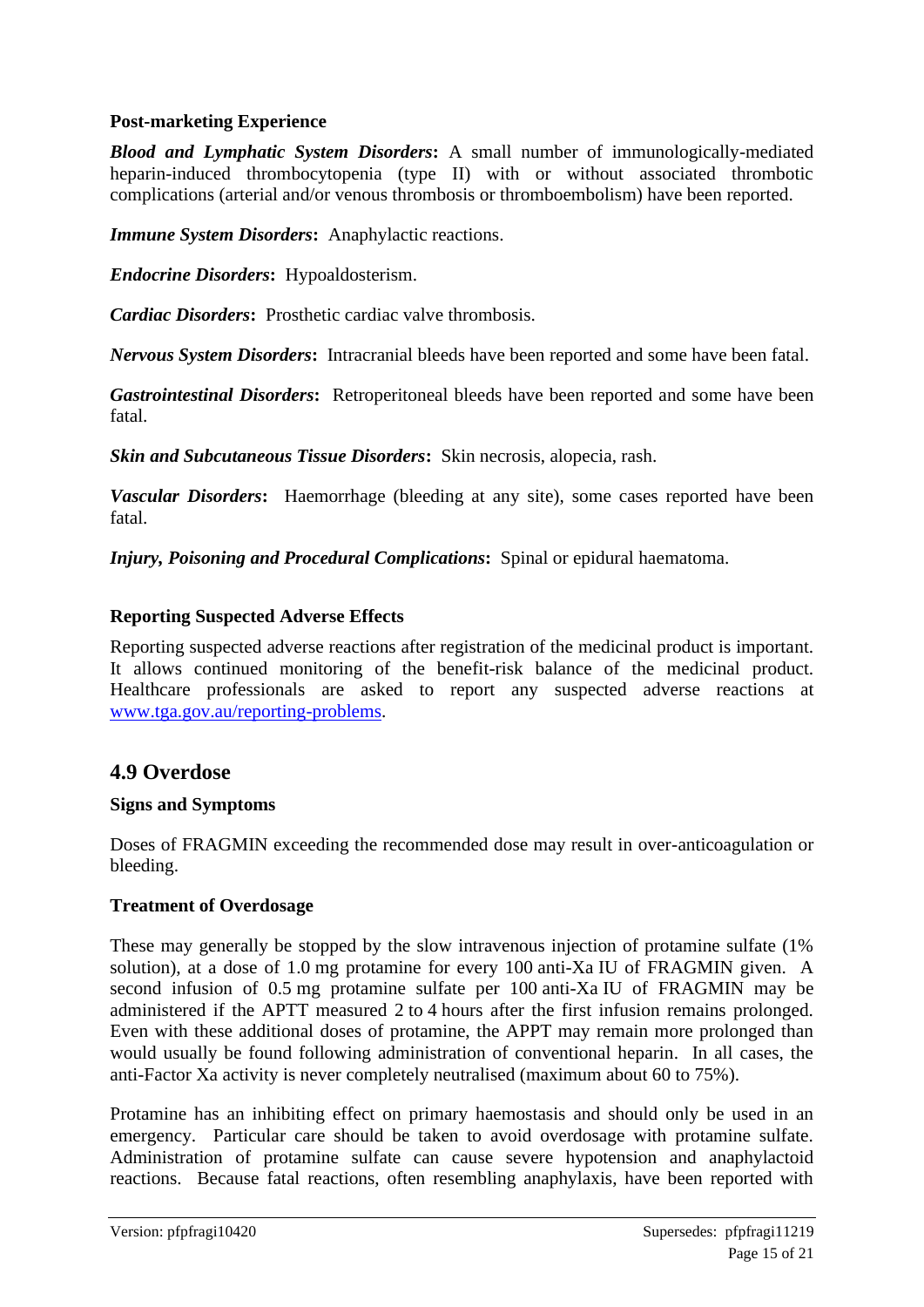protamine sulfate, it should be given only when resuscitation techniques and treatment of anaphylactic shock are readily available.

For information on the management of overdose, contact the Poisons Information Centre on 13 11 26 (Australia).

# **5. PHARMACOLOGICAL PROPERTIES**

## **5.1 Pharmacodynamic properties**

### **Mechanism of Action**

FRAGMIN is composed of molecules with and without the specially characterised pentasaccharide (the antithrombin binding site). FRAGMIN therefore acts antithrombotically by accelerating the rate of the neutralisation of certain activated coagulation factors largely Factor Xa, but also Factor XIIa and Kallikrein by antithrombin. Other mechanisms may also be involved. Coagulation time, e.g. Activated Partial Thromboplastin Time (APTT), and inhibition of thrombin are influenced to only a small degree. Compared with heparin, FRAGMIN has relatively little effect on platelet function and adhesion and thus has little effect on primary haemostasis. In addition, some of the antithrombotic properties of FRAGMIN are thought to be mediated through the effect on the vessel wall or the fibrinolytic system.

### **Clinical Trials**

### **Unstable Coronary Artery Disease (Unstable Angina and Non-ST-Elevation Myocardial Infarction)**

In a double-blind, randomised, placebo-controlled clinical trial, patients who recently experienced unstable angina with ECG changes or non-ST-elevation myocardial infarction were randomised to FRAGMIN Injection 120 IU/kg every 12 hours subcutaneously (s.c.) or placebo every 12 hours s.c. In this trial, unstable angina was defined to include only angina with ECG changes. All patients, except when contraindicated, were treated concurrently with aspirin (75 mg once daily) and beta blockers. Treatment was initiated within 72 hours of the event (the majority of patients received treatment within 24 hours) and continued for 5 to 8 days. A total of 1506 patients were enrolled and treated; 746 received FRAGMIN and 760 received placebo. The mean age of the study population was 68 years (range 40 to 90 years) and the majority of patients were white (99.7%) and male (63.9%). The combined incidence of the double endpoint of death or myocardial infarction was lower for FRAGMIN compared with placebo at 6 days after initiation of therapy. These results were observed in an analysis of all-randomised and all-treated patients. The combined incidence of death, myocardial infarction (MI), need for intravenous (i.v.) heparin or i.v. glyceryl trinitrate, and revascularisation was also lower for FRAGMIN than for placebo (see table 8 below).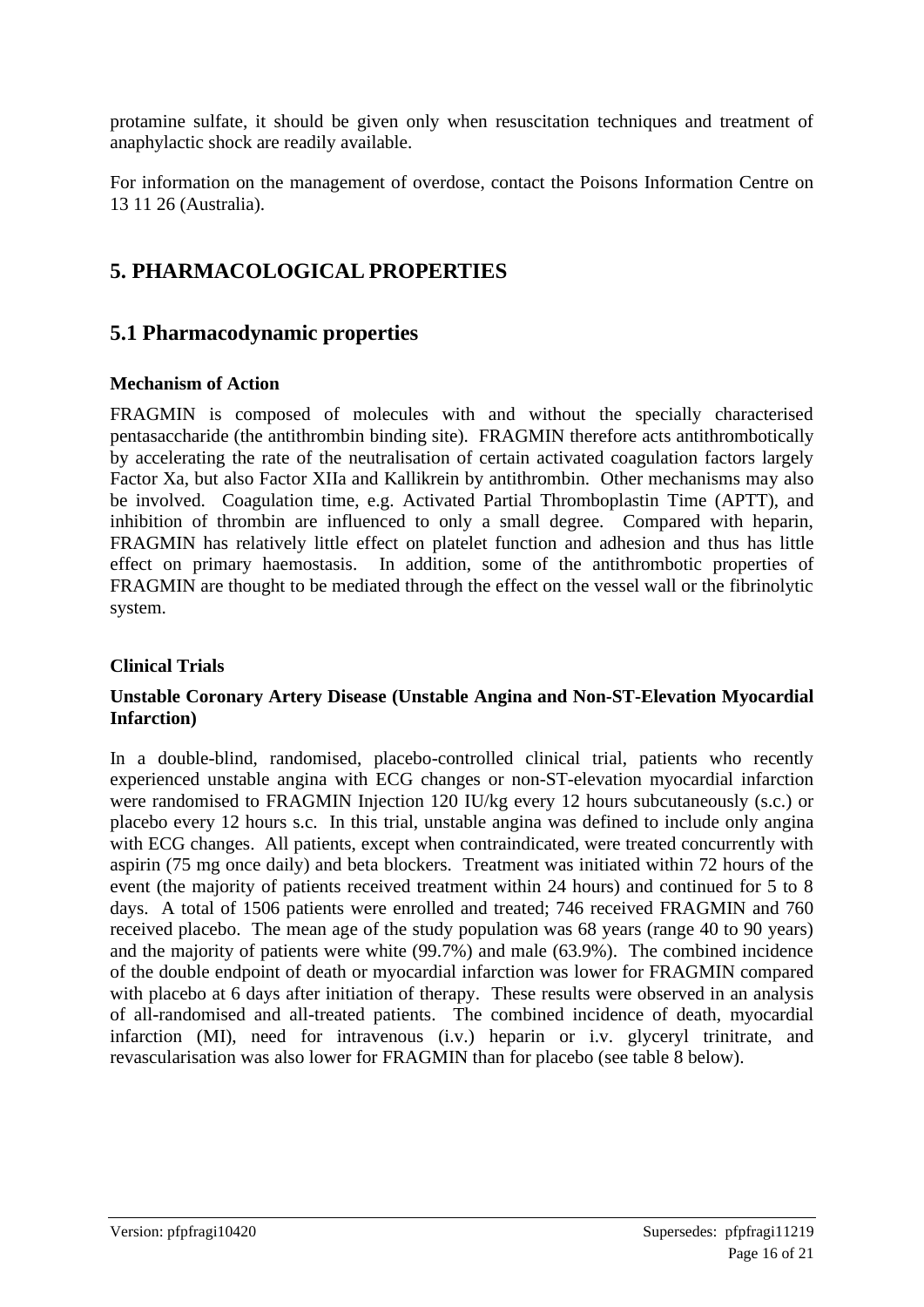|                                                                                                                  | <b>Dosing Regimen</b>                                      |                                               |  |  |
|------------------------------------------------------------------------------------------------------------------|------------------------------------------------------------|-----------------------------------------------|--|--|
| <b>Indication</b>                                                                                                | <b>FRAGMIN</b><br>120 IU/kg/every 12<br>hr s.c.<br>$n$ (%) | <b>Placebo</b><br>every 12 hr s.c.<br>$n(\%)$ |  |  |
| All Treated Unstable Angina and<br><b>Non-ST-Elevation MI Patients</b>                                           | 746                                                        | 760                                           |  |  |
| Primary Endpoints - 6 day timepoint<br>Death, MI                                                                 | $13/741(1.8)^1$                                            | 36/757(4.8)                                   |  |  |
| Secondary Endpoints - 6 day timepoint<br>Death, MI, i.v. heparin, i.v. glyceryl trinitrate,<br>Revascularisation | $59/739(8.0)^1$                                            | 106/756(14.0)                                 |  |  |

**Table 8 - Efficacy of FRAGMIN in the Prophylaxis of Ischaemic Complications in Unstable Angina and Non-ST-Elevation Myocardial Infarction**

 $p$ -value  $= 0.001$ 

In a second randomised, controlled trial designed to evaluate long-term treatment with FRAGMIN (days 6 to 45), data were also collected comparing 1-week (5 to 8 days) treatment of FRAGMIN 120 IU/kg every 12 hours s.c. with heparin at an APTT-adjusted dosage. All patients, except when contraindicated, were treated concurrently with aspirin (100 to 165 mg per day). Of the total enrolled study population of 1499 patients, 1482 patients were treated; 751 received FRAGMIN and 731 received heparin. The mean age of the study population was 64 years (range 25 to 92 years) and the majority of patients were white (96.0%) and male (64.2%). The incidence of the combined triple endpoint of death, myocardial infarction, or recurrent angina during this 1-week treatment period (5 to 8 days) was 9.3% for FRAGMIN and 7.6% for heparin ( $p=0.323$ ).

There are insufficient data regarding the benefits from treatment beyond 6 days.

## **Prolonged Thromboprophylaxis in Orthopaedic Surgery**

Two placebo-controlled studies conducted in Denmark and Norway with a total of 496 patients have been performed to study the effect and safety of extended thromboprophylaxis after hip replacement surgery. FRAGMIN 5 000 IU was given subcutaneously once daily up to 35 days postoperatively and was compared with placebo. In both studies FRAGMIN achieved a significant reduction of the frequency of phlebographically detected venous thrombosis. None of the patients receiving FRAGMIN developed pulmonary embolism (PE) in either of the studies, while two cases of PE were reported in the placebo group of the Norwegian study. The difference in the incidence of PE between the FRAGMIN and placebo groups was not significant. There were no serious haemorrhagic complications.

## **Patients with Cancer and Acute Symptomatic Venous Thromboembolism**

In a prospective, multicentre, open-label, clinical trial (CLOT<sup>\*</sup> study), 676 patients with cancer and newly diagnosed, objectively confirmed acute deep vein thrombosis (DVT) and/or pulmonary embolism (PE) were studied. Patients were randomised to either FRAGMIN 200 IU/kg (max 18 000 IU subcutaneously (s.c.) daily for one month) then 150 IU/kg (maximum 18 000 IU s.c. daily for five months (FRAGMIN arm) or FRAGMIN 200 IU/kg (max 18 000 IU s.c. daily for five to seven days and oral anticoagulant (OAC) for six months. In the OAC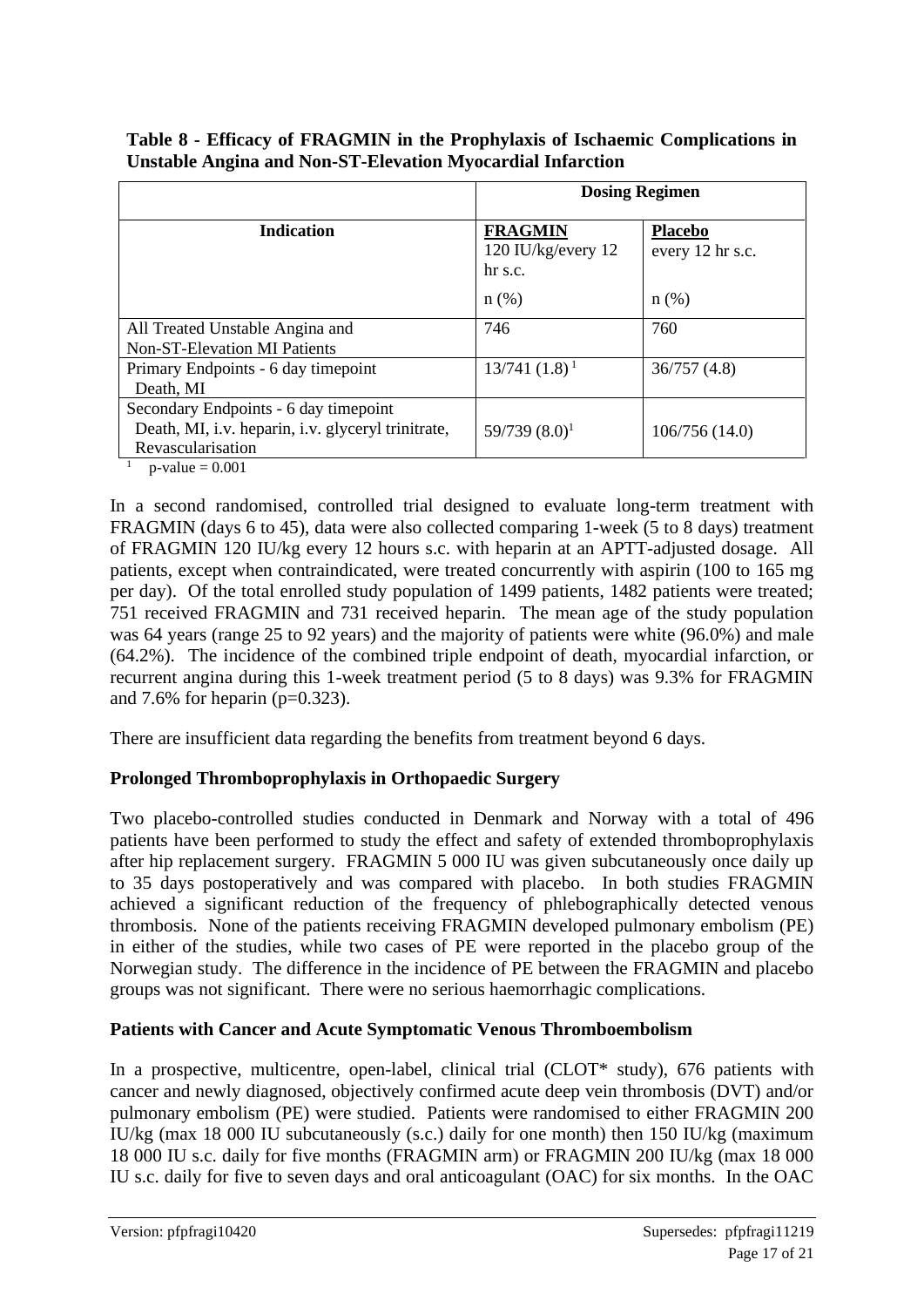arm, oral anticoagulation was adjusted to maintain an International Normalised Ratio (INR) of 2 to 3. Patients were evaluated for recurrence of symptomatic venous thromboembolism (VTE) every two weeks for six months.

The median age of patients was 64 years (range: 22 to 89 years); 51.5% of patients were females; 95.3% of patients were Caucasians. Types of tumours were: gastrointestinal tract (23.7%), genitourinary (21.5%), breast (16%), lung (13.3%), haematological tumours (10.4%) and other tumours (15.1%). Venous thrombotic events were adjudicated by a blinded central committee.

A total of 27 (8.0%) and 53 (15.7%) patients in the FRAGMIN and OAC arms, respectively, experienced at least one episode of an objectively confirmed, symptomatic DVT and/or PE during the 6-month study period. Most of the difference occurred during the first month of treatment (see table 9 below). The benefit was maintained over the 6-month study period.

\* CLOT study -Randomized Comparison of Low Molecular Weight Heparin (Dalteparin) versus Oral Anticoagulant Therapy for Long Term Anticoagulation in Cancer Patients with Venous Thromboembolism.

| <b>Study Period</b> | <b>FRAGMIN</b> arm                                                                                     |          |               | <b>OAC</b> arm                                                                                                                                 |    |      |  |
|---------------------|--------------------------------------------------------------------------------------------------------|----------|---------------|------------------------------------------------------------------------------------------------------------------------------------------------|----|------|--|
|                     | FRAGMIN 200 IU/kg (max.<br>then $150 \text{ IU/kg}$<br>$(max. 18000 IU)$ s.c.<br>once daily x 5 months |          |               | 18 000 IU) sc once daily x 1 month, FRAGMIN 200 IU/kg (max 18 000 IU) s.c.<br>once daily x 5-7 days and OAC for 6 months<br>$(target INR 2-3)$ |    |      |  |
|                     | <b>Number at Patients</b><br><b>Risk</b>                                                               | with VTE | $\frac{6}{6}$ | Number at<br>Patients with $ _{\%}$<br><b>Risk</b><br>VTE                                                                                      |    |      |  |
| Total               | 338                                                                                                    | 27       | 8.0           | 338                                                                                                                                            | 53 | 15.7 |  |
| Week 1              | 338                                                                                                    |          | 1.5           | 338                                                                                                                                            | 8  | 2.4  |  |
| Weeks $2 - 4$       | 331                                                                                                    | 6        | 1.8           | 327                                                                                                                                            | 25 | 7.6  |  |
| <b>Weeks 5 - 28</b> | 307                                                                                                    | 16       | 5.2           | 284                                                                                                                                            | 20 | 7.0  |  |

**Table 9 - Recurrent VTE in Patients with Cancer (Intention to Treat population)<sup>1</sup>**

<sup>1</sup> Three patients in the FRAGMIN arm and 5 patients in the OAC arm experienced more than 1 VTE over the 6month study period.

In the intent-to-treat population that included all randomised patients, the primary comparison of the cumulative probability of the first VTE recurrence over the 6-month study period was statistically significant ( $p=0.0017$ ) in favour of the FRAGMIN arm, with most of the treatment difference evident in the first month.

There was no significant difference in mortality between the two groups in deaths at 6 and 12 months (131 vs. 137 and 190 vs. 194 in the dalteparin and OAC arms, respectively).

## **5.2 Pharmacokinetic properties**

## **Absorption**

Bioavailability is approximately 90% after subcutaneous injection.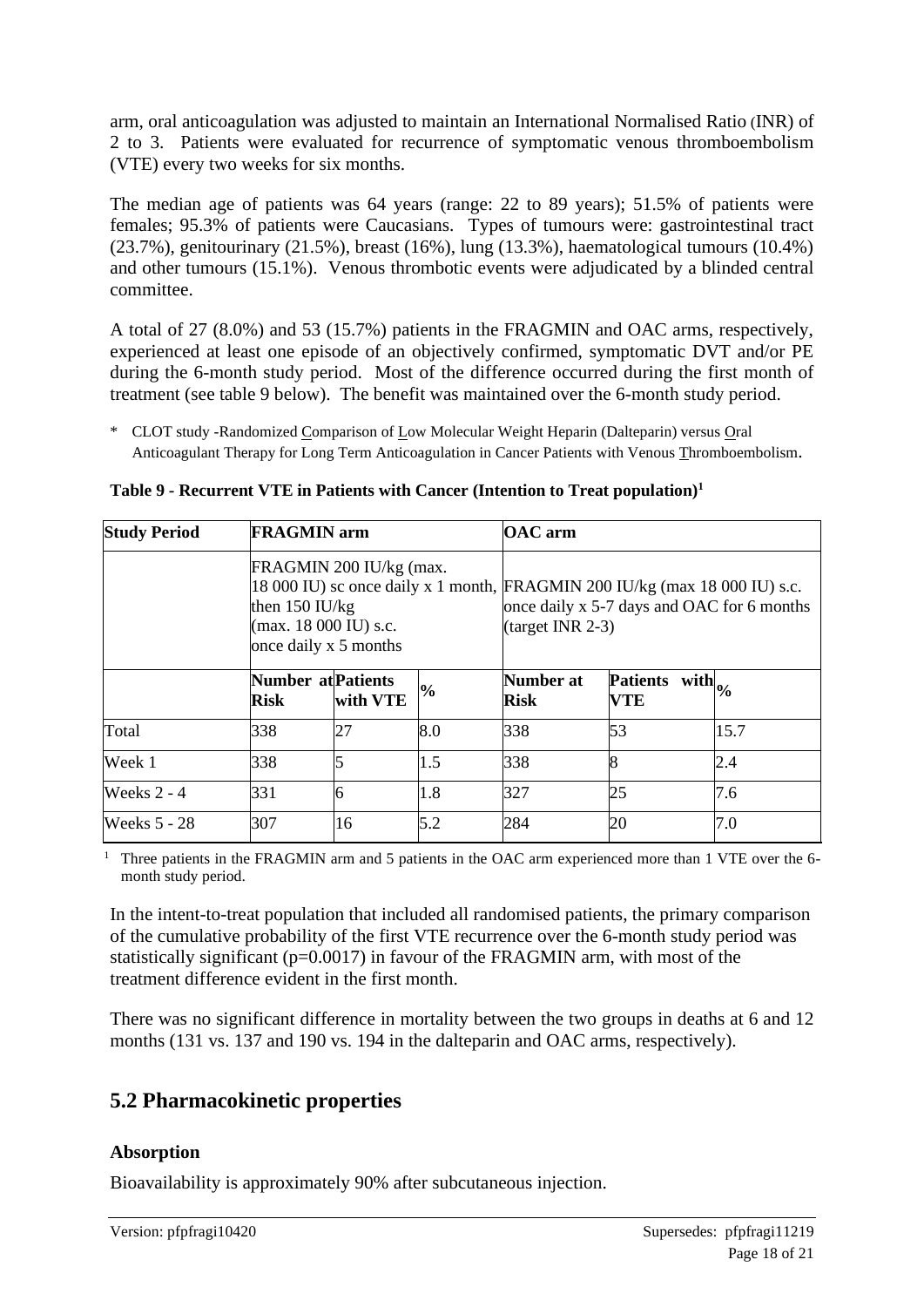## **Elimination**

Half-life after intravenous injection is two hours and after subcutaneous injection is 3 - 4 hours. Pharmacokinetic activity is not dose dependent with regard to anti-Xa half-life within the therapeutic interval.

## **5.3 Preclinical safety data**

### **Genotoxicity**

No data available.

### **Carcinogenicity**

No carcinogenicity tests have been performed with this agent.

# **6. PHARMACEUTICAL PARTICULARS**

## **6.1 List of excipients**

- Sodium chloride q.s. (in the  $2500 \text{ IU}/0.2 \text{ mL}$ ,  $7500 \text{ IU}/0.75 \text{ mL}$  and  $10000 \text{ IU}/1 \text{ mL}$ syringe presentations only).
- Water for Injections.

## **6.2 Incompatibilities**

Incompatibilities were either not assessed or not identified as part of the registration of this medicine.

## **6.3 Shelf life**

In Australia, information on the shelf life can be found on the public summary of the Australian Register of Therapeutic Goods (ARTG). The expiry date can be found on the packaging.

## **6.4 Special precautions for storage**

Fixed single-dose syringes 2 500 IU & 5 000 IU anti-Xa/0.2 mL: Store below 30°C.

Graduated single-dose syringes 7 500 IU anti-Xa $/0.75$  mL & 10 000 IU anti-Xa $/1$  mL: Store below 25°C.

Fixed single-dose syringes 12 500 IU anti-Xa/0.5 mL, 15 000 IU anti-Xa/0.6 mL & 18 000 IU anti-Xa/0.72 mL: Store below 25°C.

## **6.5 Nature and contents of container**

Fixed single-dose syringes  $2500$  IU anti-Xa/0.2 mL. Packs of  $5s<sup>{#}</sup>$ , 10s.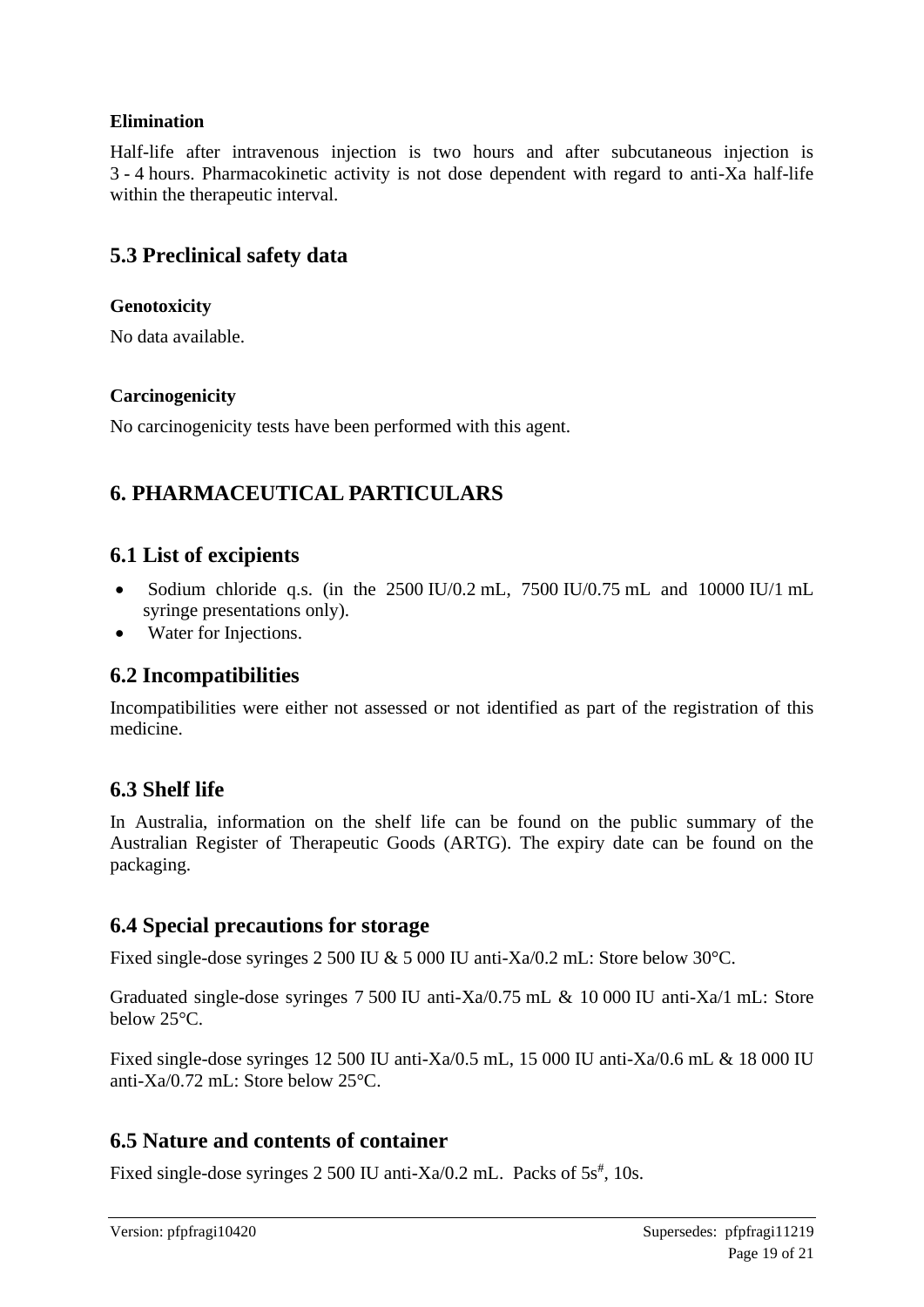Fixed single-dose syringes 5 000 IU anti-Xa/0.2 mL. Packs of  $5s<sup>*</sup>$ , 10s,  $15s<sup>*</sup>$ . Graduated single-dose syringes  $7\,500$  IU anti-Xa/0.75 mL. Packs of  $2s^{\#}$ ,  $5s^{\#}$ ,  $6s^{\#}$ ,  $10s$ ,  $15s^{\#}$ . Graduated single-dose syringes 10 000 IU anti-Xa/1 mL. Packs of  $2s<sup>#</sup>$ ,  $5s<sup>#</sup>$ ,  $6s<sup>#</sup>$ ,  $10s$ ,  $15s<sup>#</sup>$ . Fixed single-dose syringes 12 500 IU anti-Xa/0.5 mL. Packs of  $2s<sup>{#}</sup>$ , 5 $s<sup>{#}</sup>$ , 10s. Fixed single-dose syringes 15 000 IU anti-Xa/0.6 mL. Packs of  $2s<sup>\#</sup>$ , 5s<sup>#</sup>, 10s. Fixed single-dose syringes 18 000 IU anti-Xa/0.72 mL. Packs of  $2s^{\#}$ ,  $5s^{\#}$ , 10s.

To assist with preventing needle stick injuries, the single-dose syringes are available with a Needle-Trap feature<sup>#</sup> (needle catcher), which forms part of the syringe label attached directly to the glass barrel of the syringe.

# Not currently marketed in Australia.

## **6.6 Special precautions for disposal**

In Australia, any unused medicine or waste material should be disposed of by taking to your local pharmacy.

## **6.7 Physicochemical properties**

The active substance of FRAGMIN is the sodium salt of low molecular weight heparin extracted from the intestinal mucosa of pig and is manufactured by controlled depolymerisation of heparin to produce sulphated polysaccharide chains having an average molecular weight of 5000 Da with 90% between 2000 - 9000 Da.

One unit anti-Xa of FRAGMIN is equivalent in effect to the activity of one unit of the 1st international standard for Low Molecular Weight Heparin with regard to inhibition of coagulation factor Xa in plasma.

### **Chemical structure**



### **CAS number**

9041-08-1

# **7. MEDICINE SCHEDULE (POISONS STANDARD)**

S4 - Prescription Only Medicine